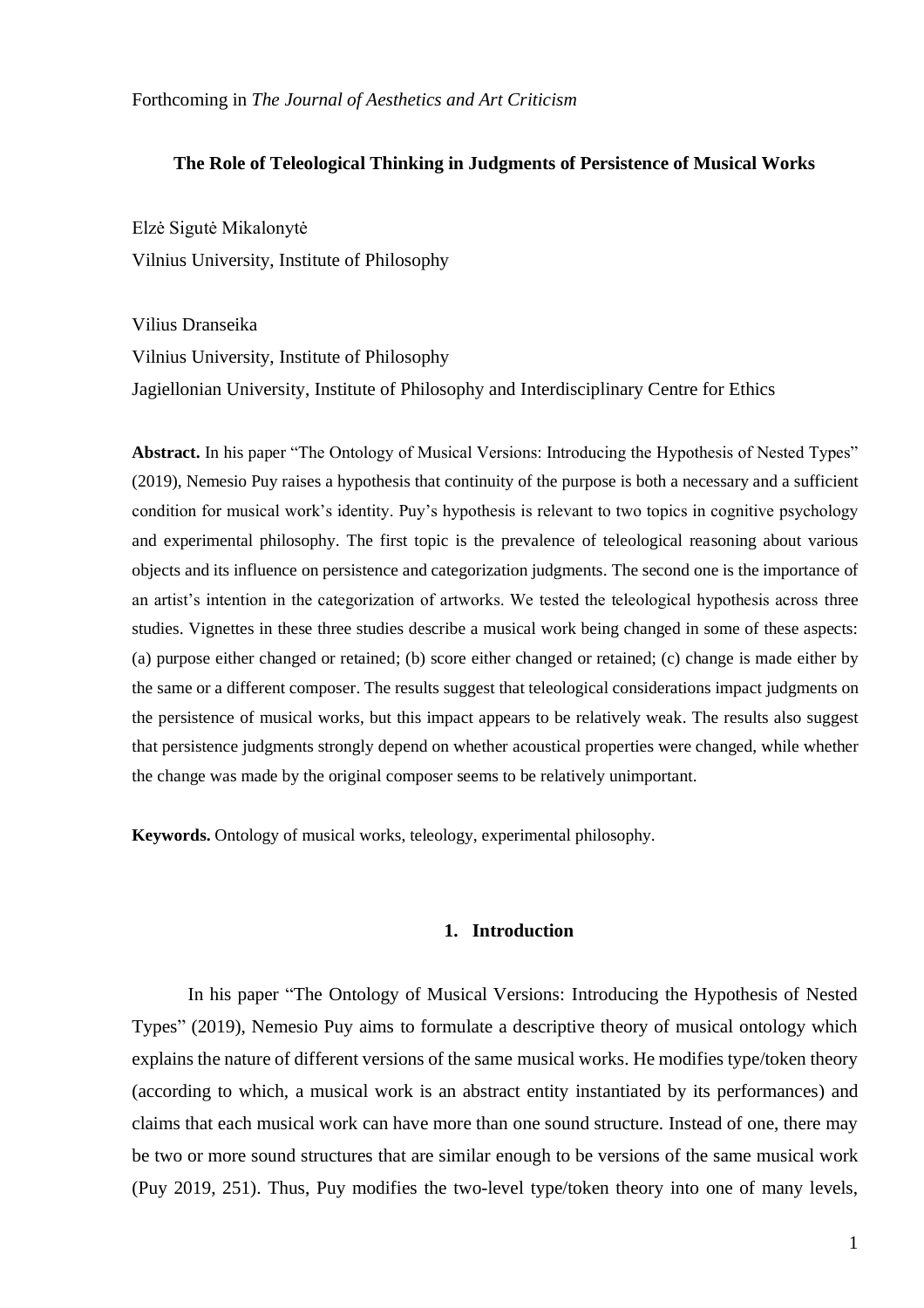meaning that one musical work can have many different sound structures which share the same purpose intended by the composer, and each of those sound structures can be instantiated by musical performances. The author aims to "analyze *the standard view* on versions embodied in our musical practices" (Puy 2019, 242) when he stresses the crucial role of the shared purpose in joining different sound structures into one musical work.

Therefore, when seeking to create a theory accommodating our intuitions, Puy raises a hypothesis about the way we ordinarily think about the persistence of musical works. He claims that "different sound structures of a work's versions must keep the overall point or purpose of the work" for us to consider them as two versions of the same musical work (Puy 2019, 243). According to Puy, the way we ordinarily think about musical works' identity depends, most importantly, on their perceived purposes. As long as the original purpose is retained, continued identity of a musical work is compatible with changes to its sound structures and instrumentations (Puy 2019, 244). Puy's hypothesis is relevant to two important topics in cognitive psychology and experimental philosophy. The first topic is the prevalence of teleological reasoning about various objects and its influence on judgments about persistence and categorization, while the second topic is the importance of the artist and their intention in the categorization of artworks, surpassing the significance of an object's appearance.

**1.1. Teleological reasoning.** The literature of cognitive psychology suggests that teleology is the basic mode of ordinary thinking. Teleological intuitions about both natural objects and artifacts, a tendency of seeing a purpose instead of thinking in physical-causal terms, is considered to be a cognitive default (Kelemen, Rottman, and Seston 2013). Teleological explanations of why various objects exist, in other words, explanations in terms of their purpose, are not only inherent in the reasoning of children (DiYanni and Kelemen 2005, Kelemen 1999), but also under certain conditions (e.g., when making fast speeded judgments) in reasoning of adults (Kelemen and Rosset 2009) or even adult scientists (Kelemen, Rottman, and Seston 2013).

Since many contemporary metaphysicians aim to formulate theories that respect folk intuitions, it is important to take into consideration that the folk tend to think in the teleological mode. One example of folk teleology that is relevant to philosophical problems is that the folk operate under a teleological view of persistence. It has been noticed by David Hume, who wrote that:

There is, however, another artifice, by which we may induce the imagination to advance a step farther; and that is, by producing a reference of the parts to each other, and a combination to some common end or purpose. A ship, of which a considerable part has been changed by frequent reparations, is still considered as the same; nor does the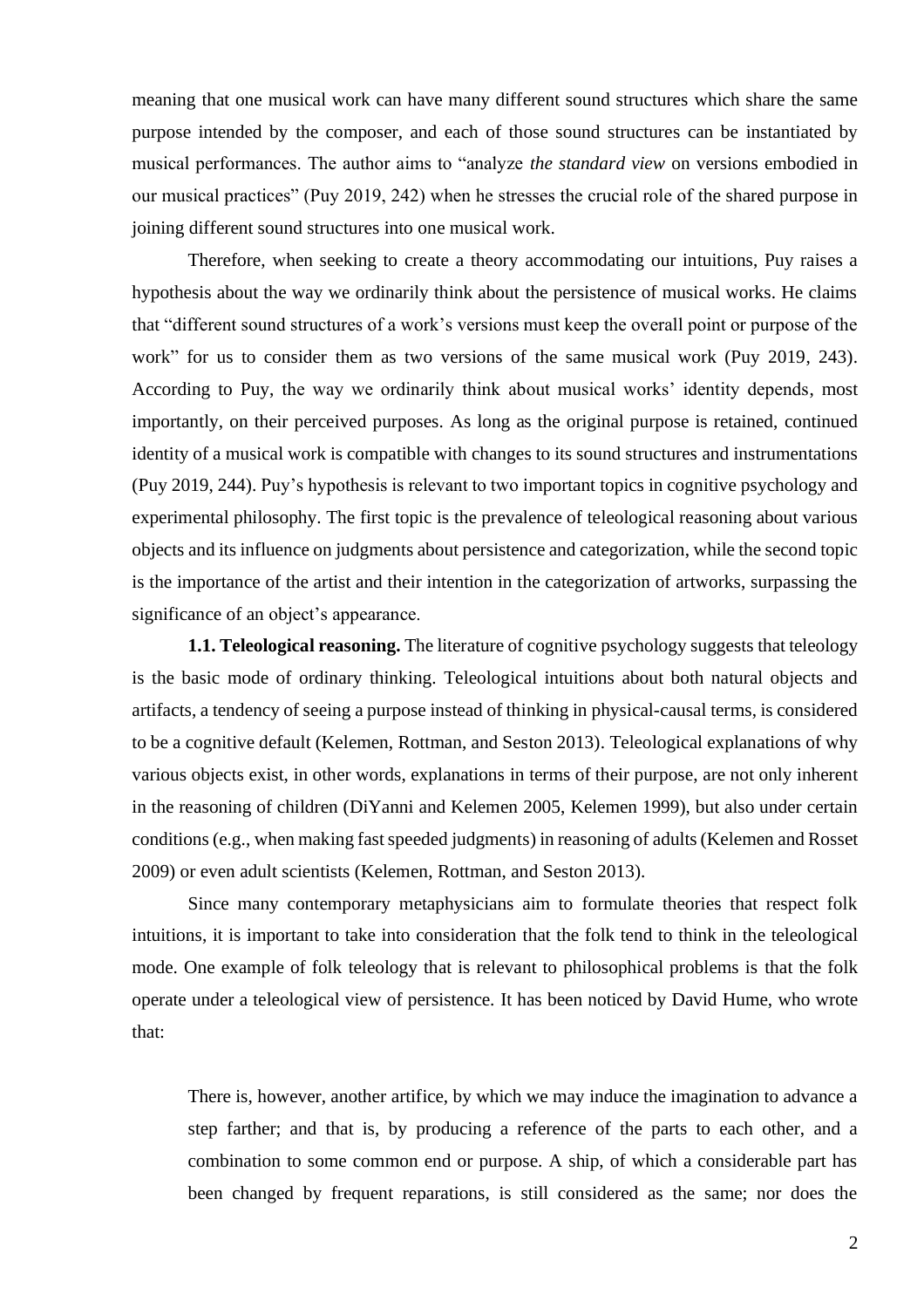difference of the materials hinder us from ascribing an identity to it. The common end, in which the parts conspire, is the same under all their variations, and affords an easy transition of the imagination from one situation of the body to another (2007, 167-168).

In folk theory, the persistence of ordinary material objects is held to be dependent on their function preservation. A material object is thought to survive extensive change as long as its function remains the same (Rose 2015). Research in folk mereology also suggests that a collection of things forms a new single composite object when a composite object has a new function and a new purpose (Rose and Schaffer 2017).

Moreover, Rose and Nichols propose that teleological essentialism generates category judgments (2020). The prevalent view posits that the categories are shaped around what is called an "essence placeholder". There is an intuitive folk belief that drives categorization judgments and according to it, all objects have some kind of unspecified essence (Medin and Ortony 1989). In contrast, Rose and Nichols argue that the "essence placeholder" is actually filled by the object's telos. Their research suggests that telos is considered as the object's essence, and that the object is categorized based on either change or preservation of it (Rose and Nichols 2019). Perceptual properties do not seem to be as important in the process of categorization. However, they notice that it is still unclear how much teleology and other features of an object contribute to categorization judgments concerning *artifacts* (Rose and Nichols 2020).

The latter two studies may raise some questions of relevance to the domain of art, because research in cognitive psychology suggests that psychological essentialism is inherent to the way people ordinarily think about works of art (Rabb, Brownell, and Winner 2018; Newman 2016).

**1.2. Conceptual and perceptual factors in categorization and valuation of artworks.** There are two opposing views on the importance of perceptual and non-perceptual properties in categorization and valuation of musical works in philosophy of art. Aesthetic contextualism claims that works of art have no clear identity and no aesthetic properties independent from the context of their creation (Levinson 2017, 20). The second view, aesthetic empiricism, claims that the work's aesthetic properties are present in its acoustic appearance, that is why the work's appearance is enough to provide identity conditions and to give rise to aesthetic properties regardless of the context of creation (Dodd 2007, 6).

Aesthetic empiricism is not a widely held position. According to Dutton (2009), people think about artworks not only in terms of their perceptual features, but also in terms of their being results of artists' creative performances. Research in psychology shows that not only perceptual properties, but also conceptual factors are considered while assessing the artworks. Information about the artist's mental state and their physical connection with the artwork is very important in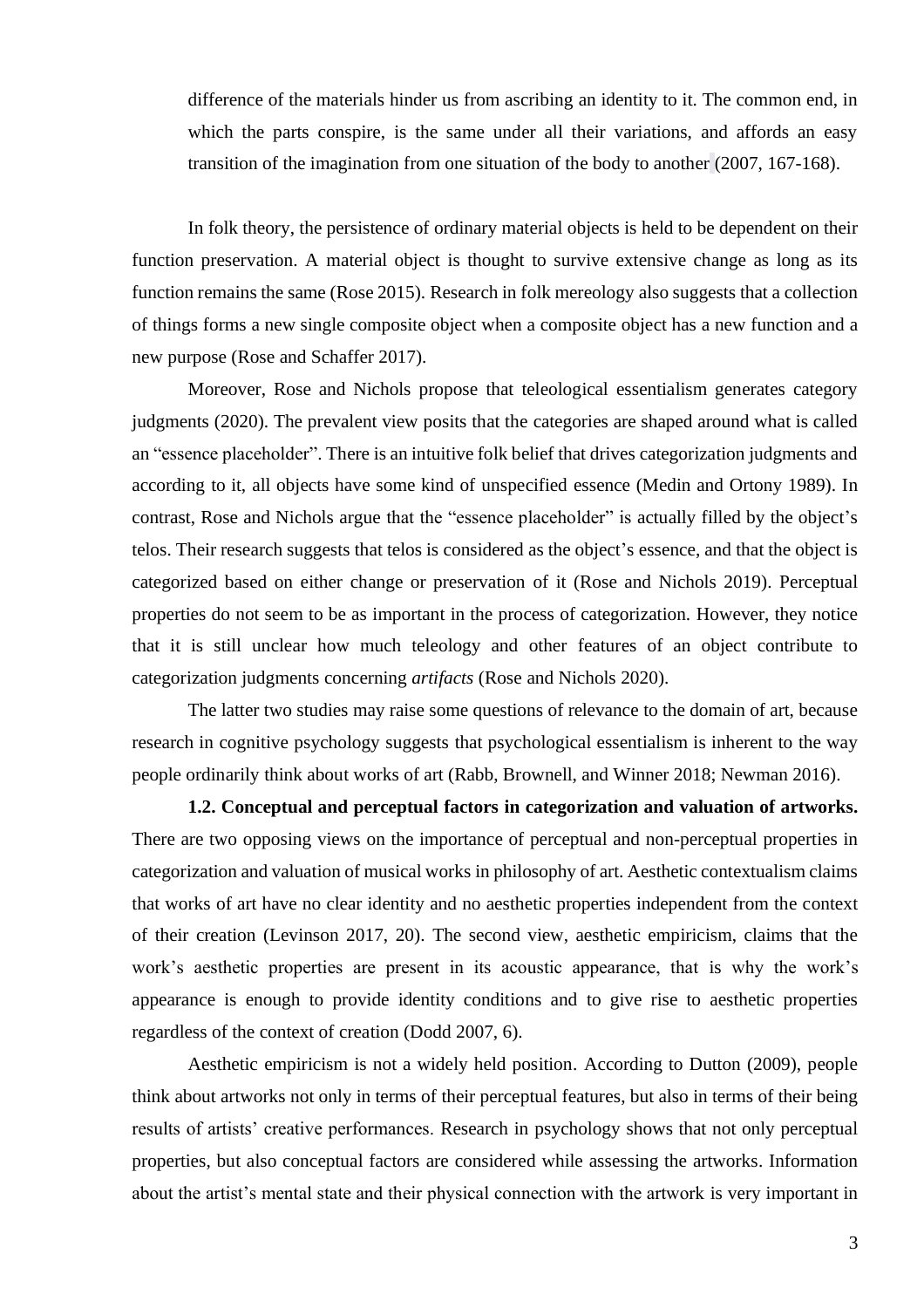the categorization and valuation of an artwork (Newman and Smith 2018). This kind of research supports the hypothesis that artworks are held to be mental and physical extensions of their creators.

One of the aspects of psychological essentialism regarding artworks is a belief in contagion, or a belief that through physical contact with the creator, artworks can be "contaminated" with her essence, and, more broadly, that artworks embody the essence of people who created them. Research on intuitions about visual artworks shows that people see original artworks as more valuable than identical duplicates, and this effect is explained by tendency to assess the object as a unique creative performance and by the physical contact with the artist, which "contaminates" the object with her essence (Newman and Bloom 2012).

Psychological essentialism is not only important in the valuation of art; it is also held to be responsible for judgments of persistence and category membership. A belief that a creator extends her essence into her artwork is also relevant to judgements on when an artwork stays or ceases to be "the same". Bloom claims that like all artifacts, artworks are also categorized as belonging to some specific category in case its creator intended for it to belong to that category. Creator's intentions are more important in categorization process than the object's appearance or function (Bloom 1996). People see original visual artworks not only as more valuable than identical duplicates, but they also do not consider the latter to be "the same" artwork (Newman, Bloom 2012). Moreover, the duplicate artworks made by the same individual are more likely to be seen as continuers of the original than those made by a different person. Judgements on the identity of artworks resemble those on personal identity (in both cases, sameness of the physical material is held to be important for persistence), again supporting the hypothesis that art objects are seen as extensions of their creators (Newman, Bartels, and Smith 2014).

**1.3. Visual and aural art.** A big part of empirical research on the importance of nonperceptual factors in categorization and evaluation of artworks has concentrated on visual artworks, and on what Goodman calls autographic artworks (where the distinction between original and forgery is significant, as opposed to the allographic artworks – those that do not allow forgery (1968, 113)). Allographic artworks might have a different relation to their creator since they cannot be identified with physical objects. The importance of the physical continuity between the artwork and its creator, as well as the importance of the continuity of the physical material (Newman, Bartels and Smith (2014)), cannot be as significant in the case of allographic works as they are in the case of autographic works. It is widely believed that authentic artworks can be distinguished from forgeries (that are not "the same" artworks) by their history and connection to the creator. But can these factors also explain judgments on when a musical work's versions are of "the same" musical work? Research suggests that intentional creation of a musical work can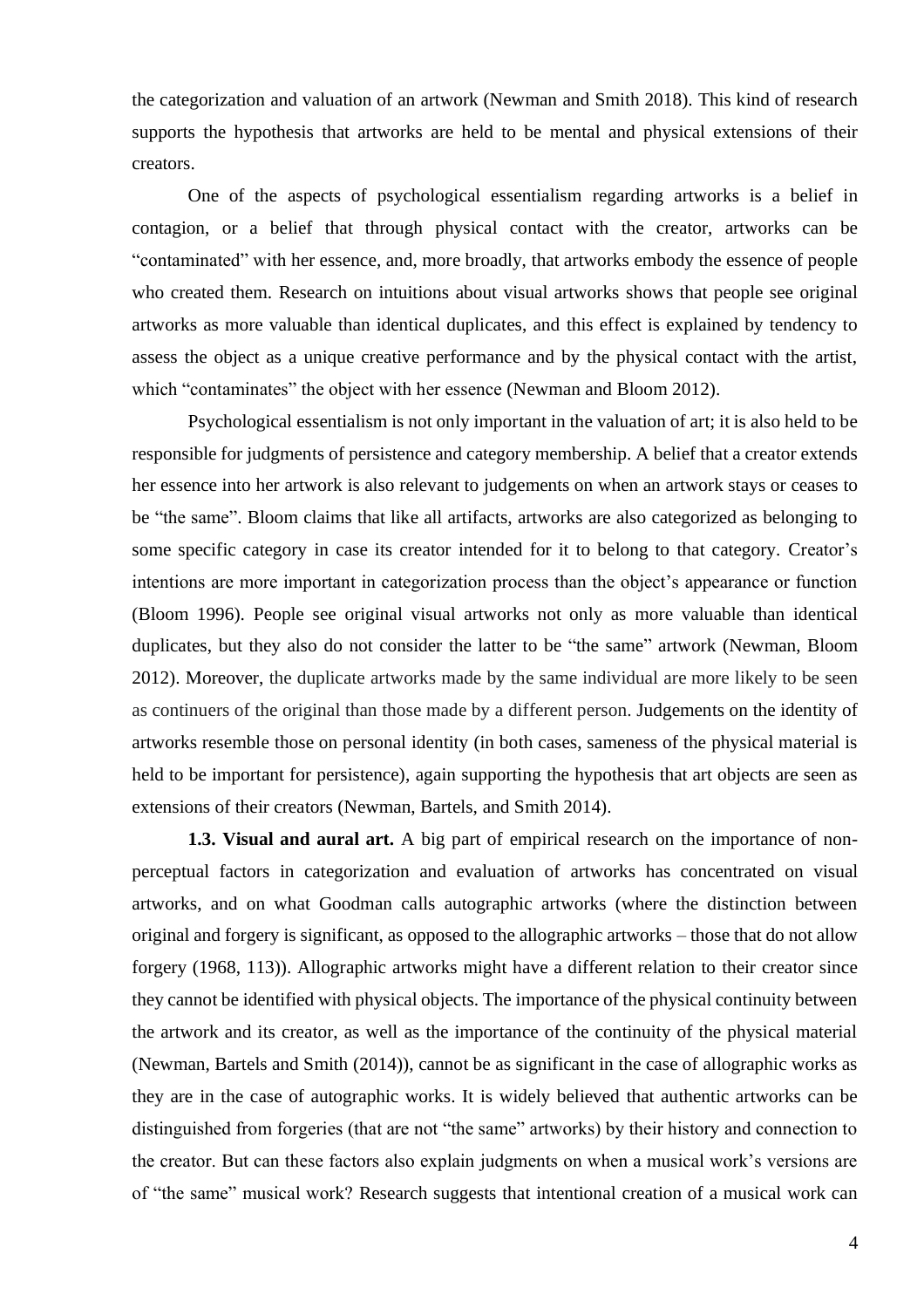also be perceived to "contaminate" the work with the creator's essence: there is one study showing that valuation of music depends on composer's morality even if in this situation there is no physical object that could be "contaminated" (Stavrova et al. 2016). However, paintings are normally taken as paradigmatic examples of artworks in the psychology of art. Thus, we know much less about the non-visual and allographic arts and whether the existing findings pertain to them.

No research on the role of teleological reasoning in individuation judgments exists in the ontology of musical works. However, there are several benefits that this kind of research could bring. First, and most importantly, it can inform ontologists of music. Second, it can also put to test the hypothesis of teleological essentialism in the ontology of art. Third, it can help to extend research in psychological essentialism about artworks to the aural and allographic types of works.

**1.4. Implications for the ontology of musical works.** Puy's teleological hypothesis might be contrasted with Dodd's claim that any change in work's sound structure results in the creation of a new work. According to Dodd, it is not possible to change the work; what is called "a new version" is, in fact, a separate work, and the earlier and later versions of it are two distinct works (2007, 88). This position follows from the theory of individuation called sonicism, which tells that works are numerically identical in case they are acoustically indistinguishable. Dodd sees sonicism as intuitive and compliant with our aesthetic practice (ibid., 6), thus our study could be seen as an effort to examine which of these positions – either of Puy or of Dodd – is more intuitive.

The most important question for philosophers in this context is whether they should incorporate teleology into their theories. Some philosophers see folk teleology as a reason for dismissing folk intuitions and giving up on descriptivist metaphysical theories (Rose and Schaffer 2017, Rose 2015). In the ontology of art, this kind of decision does not seem obvious, especially because it deals with artifacts, which have traditionally been seen as intention-dependent objects. Puy's hypothesis and his descriptive theory, which aim to incorporate teleological reasoning about musical works, serve as a clear example that not all ontologists of art will see teleology as a reason to dismiss folk intuitions.

There is no consensus on whether teleological intuitions should be integrated into theories of artifactual kinds. Psychological essentialism applies to both natural or artifactual kinds (Gelman 2013) and the experiments by Rose and his colleagues are not limited to examples with natural kinds, but they also include artifacts (Rose and Nichols 2020). The authors draw no clear line between these two kinds of objects in their proposal to ignore folk intuitions. Dink and Rips, on the other hand, see teleological explanations of artifacts as potentially appropriate and the least problematic compared to other kinds of objects (Dink and Rips 2017).

Philosophers who aim to integrate ontology of art into general metaphysics may want to disregard teleological intuitions regardless of whether an object belongs to an artifactual or to a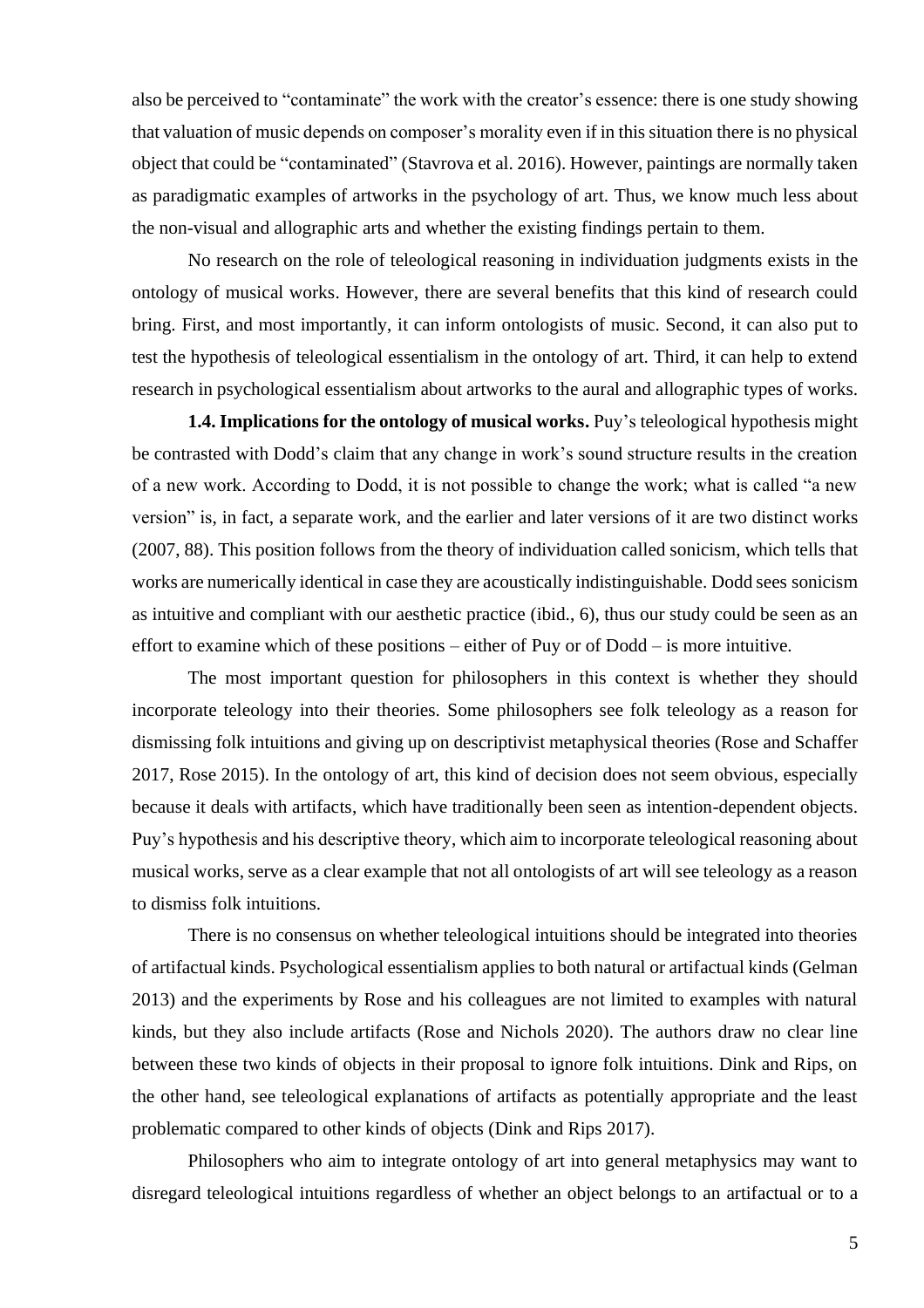natural kind. On the other hand, for philosophers of art who see no problem in creating ontological categories that pertain only to art objects, teleological intuitions can be accepted into theories of work identity.<sup>1</sup>

**1.5. Research objectives.** Our main aim is to test the teleological hypothesis formulated by Puy across three studies. Purposes, however, come in different flavors. According to Puy (2019, 244), the purpose of a work may be an expressive one, a descriptive one (the musical description of a place, a character, or a process), or a purely musical one. For our studies, we created vignettes reflecting different types of purposes. According to a strong version of the teleological view, as it is formulated by Puy, continuity of the purpose is both a necessary and a sufficient condition for work's identity. We may also formulate a weak version of teleological view: it would argue that study participants will be *more likely* to believe that there are two distinct musical works if the purpose of a musical work is changed, and more likely to believe that there is one work if the purpose is retained. Sonicism, on the other hand, predicts that changes in purpose, if they happen without any changes in acoustic properties, will not influence judgments on work identity.

Although our main goal is to check whether changing the purpose has an influence on persistence judgments, we also manipulate two other aspects – changes in the score and in composer. Changes in the score inevitably result in changes in the way musical works sound, therefore, this variable of our vignettes is especially relevant for sonicism in musical ontology. Manipulating changes in score allows us to examine the importance of perceptual features of musical works. Both teleological and sonicist hypotheses agree that changes in acoustic properties tend to result in the creation of a distinct musical work. However, teleological hypothesis claims that changes to the score may be considered insignificant as long as the overall purpose of the work is retained, while sonicism claims that two even marginally different scores are scores of two distinct works (Dodd 2007, 90). For Puy, structural differences are secondary. He claims that the purpose is what constrains the extent of the structural differences that different versions may exhibit while still being considered the same musical work (Puy 2019, 243). If a strong version of sonicist hypothesis is correct, participants will treat continuity of the score as a necessary and sufficient condition for identity; if a weak version is correct, continuity of the score will have an influence on individuation judgments, but will not be decisive.

Manipulating whether the changes were made by the original or another composer also allows us to take a look at the hypothesis that our social practices allow musical works being changed only by their original creators (Friedel 2020). If a strong version of this hypothesis is correct, participants will treat continuity of the author as a necessary condition for work identity. By contrast, Puy claims that work's versions can be made by different composers (Puy 2019, 243). If a weak version of Friedel's hypothesis is correct, study participants will be more likely to believe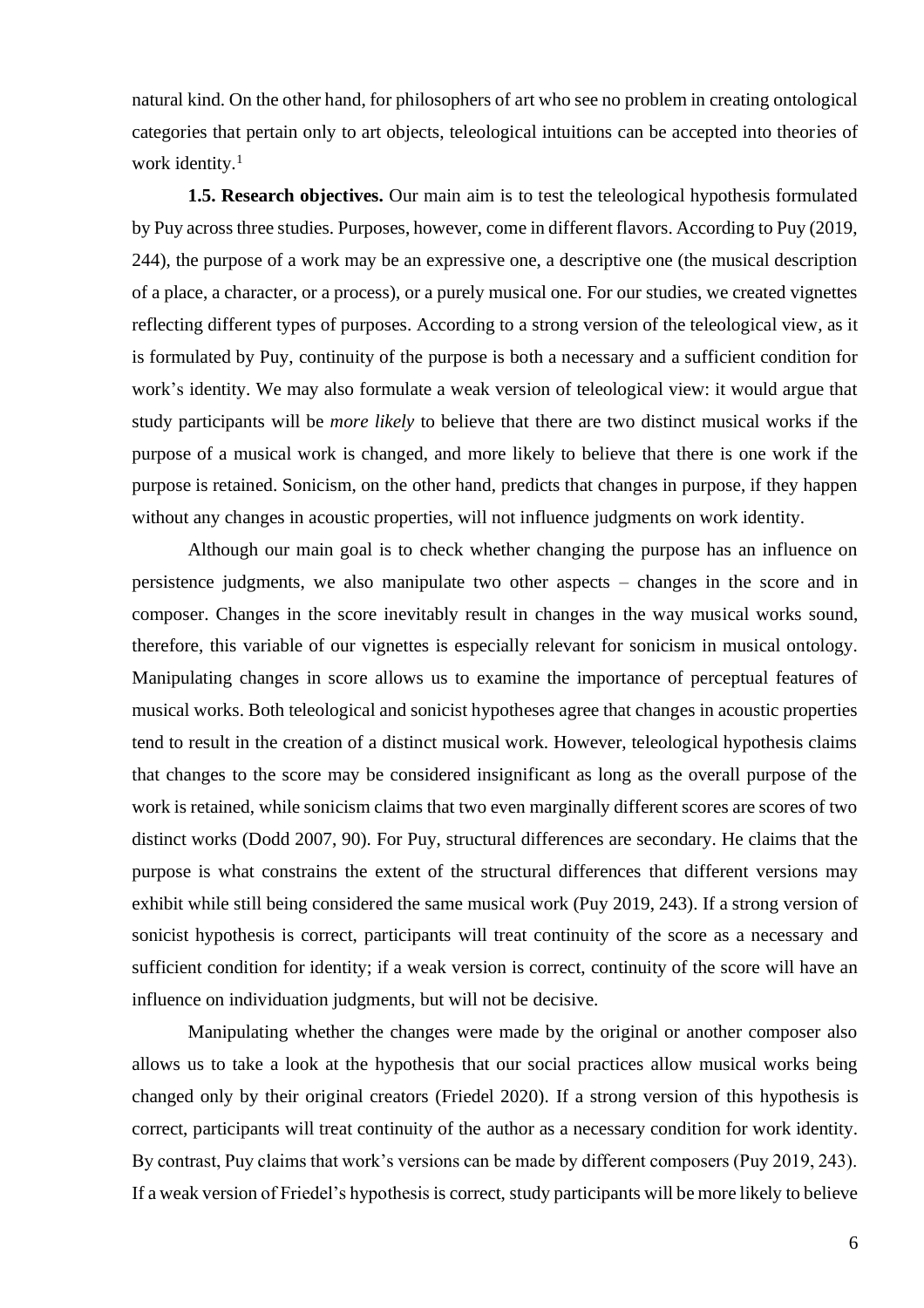that a change made by a different composer results in the creation of a distinct work than one made by the original composer.

Accordingly, strong and weak versions of the three hypotheses can be summarized as follows:

[*Strong teleological hypothesis*] Study participants will believe that there is one and the same musical work if the purpose is retained, and they will believe that there are two distinct musical works if the purpose is changed.

[*Weak teleological hypothesis*] Participants will be more inclined to believe that there is one musical work if the purpose is retained, and two distinct works if the purpose is changed.

[*Strong sonicist hypothesis*] Participants will believe that there is one musical work if the score is retained, and two distinct works if the score is changed.

[*Weak sonicist hypothesis*] Participants will be more inclined to believe that there is one musical work if the score is retained, and two distinct works if the score is changed.

[*Strong original creator's hypothesis*] Participants will believe that there is one musical work if the change is made by the same composer, and two distinct works if the change is made by a different composer.

[*Weak original creator's hypothesis*] Participants will be more inclined to believe that there is one musical work if the change is made by the same composer, and two distinct works if the change is made by a different composer. $<sup>2</sup>$ </sup>

As our main aim in this paper is to test the teleological hypothesis, vignettes in our studies describe a musical work with its (a) purpose either changed or retained. However, we also vary – in a less systematic manner in Studies 1 and 2 and systematically in Study 3 – whether (b) the score is changed or retained; and whether (c) the change is made by the same or a different composer. This allows us to compare the teleological hypothesis to the other two – the sonicist and the original creator's hypotheses.

## **2. Study 1**

Six separate studies that share the same basic design were conducted to evaluate the impact of retaining or changing the purpose on judgments of individuation of musical works.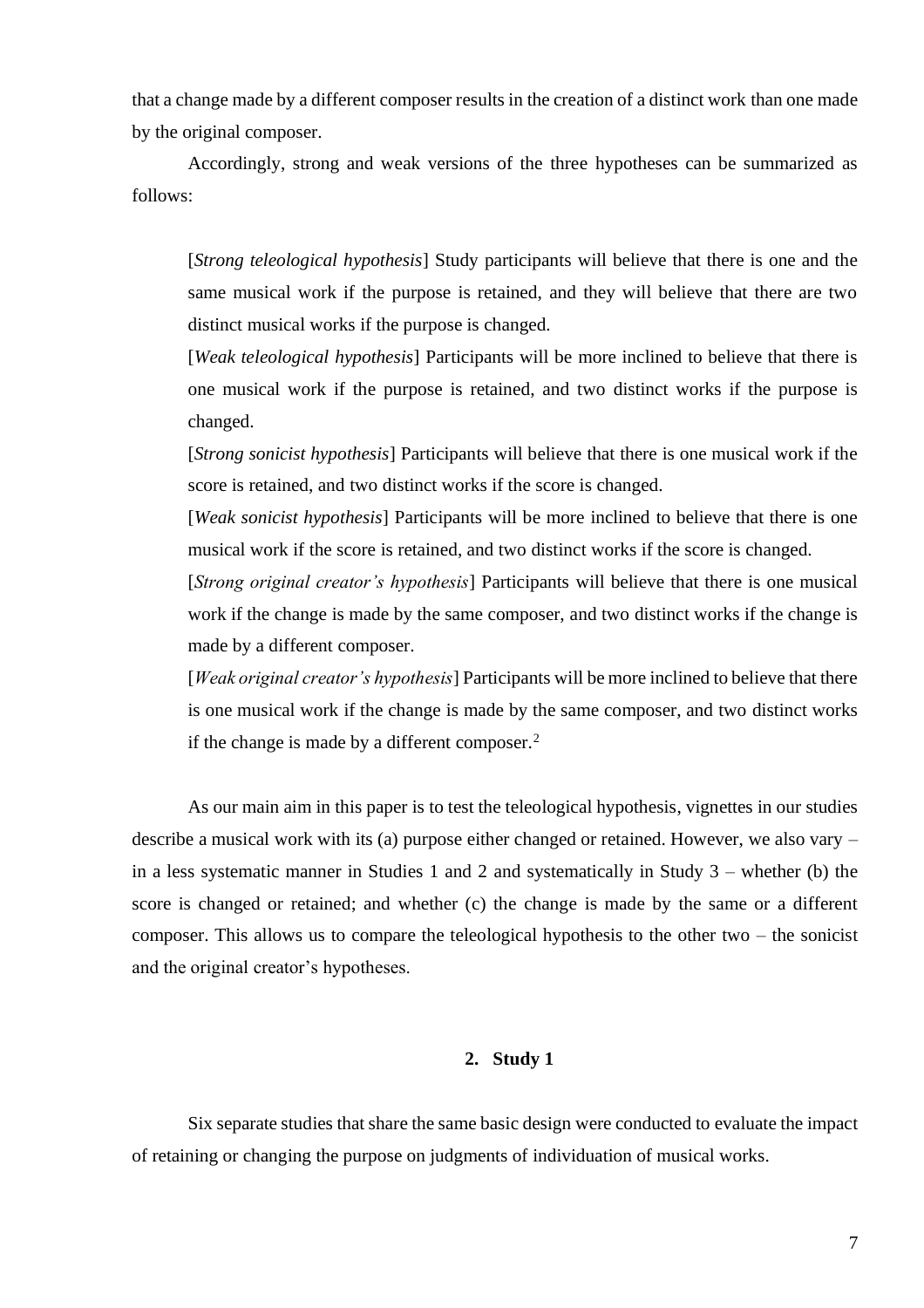*Participants*. Participants in Studies 1a-f were recruited on Prolific.ac to take part in this online study. Participants were US or UK nationals who indicated English as their first language. See Table 1 for information on participants in studies 1a-f.

| Study          | N   | $M_{age}$ (SD); age range | % female/male/non-binary |
|----------------|-----|---------------------------|--------------------------|
| 1a             | 149 | $37.0(13.2)$ ; 18-68      | 59%/40%/1%               |
| 1 <sub>b</sub> | 134 | $34.9(13.3); 18-69$       | 66%/31%/3%               |
| 1c             | 223 | $35.8(12.1); 18-75$       | 64%/35%/0%               |
| 1 <sub>d</sub> | 220 | $34.3(11.1); 18-72$       | 68%/30%/2%               |
| 1e             | 201 | $36.1(13.0); 18-75$       | 58%/39%/3%               |
| 1f             | 228 | $34.7(13.7); 18-76$       | 62%/38%/0%               |

Table 1. Sample characteristics for studies 1a-f. Percentages may not add up to 100% due to rounding.

*Methods and Materials*. Each participant received one out of two vignettes: either with purpose retained or purpose changed. In addition, we also manipulated changes to the score and changes of the composer across types of vignettes. Thus, the score was described as either changed (in half of the studies – 1a, 1b, 1e) or retained (1c, 1d, 1f), and the change as being made either by the original (1c, 1e, 1f) or a second composer (1a, 1b, 1d). After reading a vignette, participants were asked to imagine two concerts in which two versions of the score are used, and to answer the question: "Were the listeners in these two concerts listening to two performances of one and the same musical work or to two performances of two distinct musical works?". They had to provide their response on a scale from 1 to 5:

- (1) Definitely the same work;
- (2) Probably the same work;
- (3) I don't know/I can't tell;
- (4) Probably two distinct works;
- (5) Definitely two distinct works.

# **2.1. Study 1a. Ukraine and Portugal**

The story in Study 1a contains a change in descriptive purpose and is adapted from Puy (2019, 243):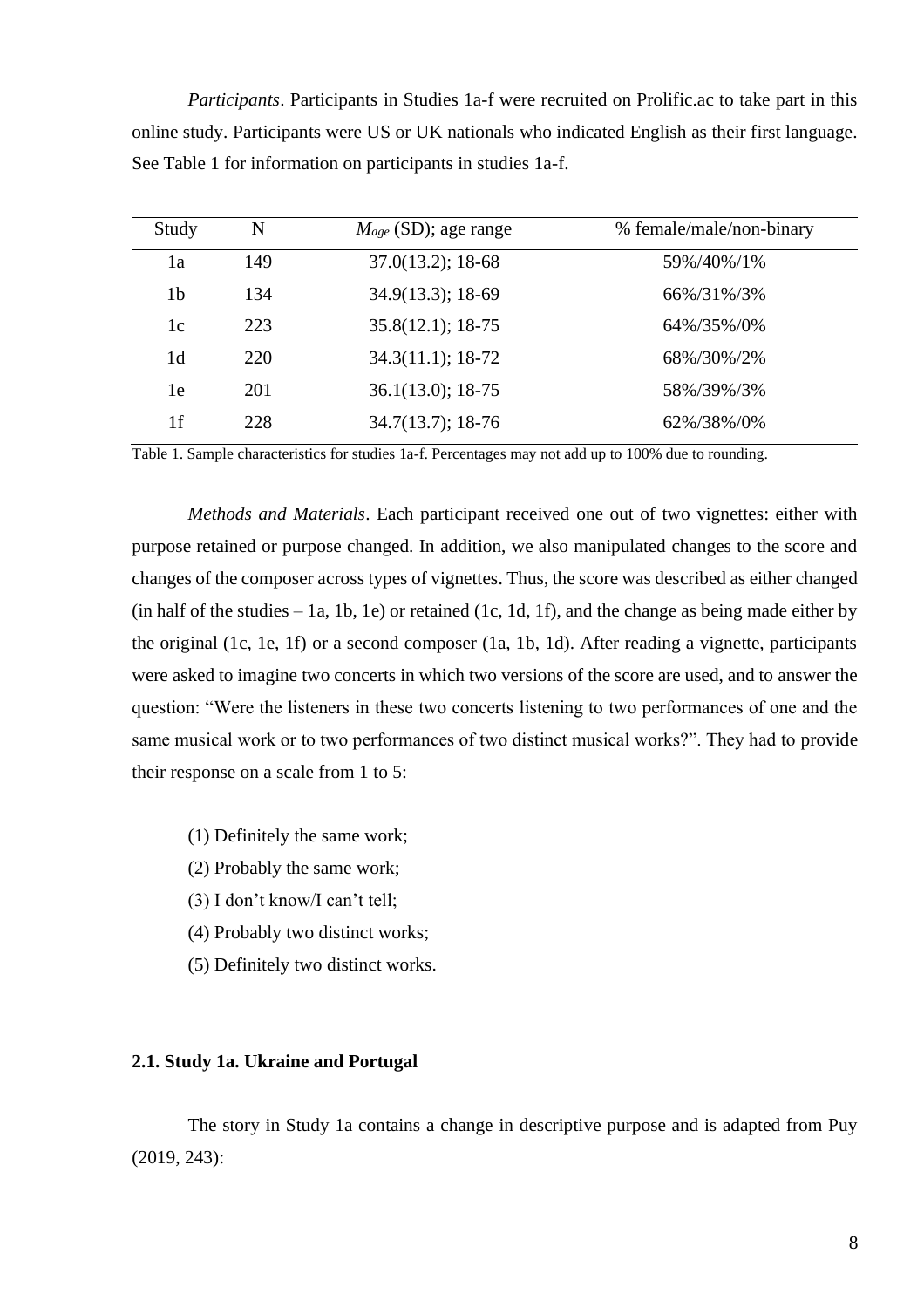[*Intro*] Imagine a composer who wrote a symphony with the purpose of recreating Ukrainian atmosphere. With that goal in mind, he used many Ukrainian folk melodies in the symphony. A second composer decided to rewrite the symphony

[*Purpose retained*] maintaining the same purpose to depict Ukrainian atmosphere, but he replaced some Ukrainian folk tunes with other traditional Ukrainian melodies.

[*Purpose changed*] and to change its purpose. Instead of depicting Ukrainian atmosphere, the second composer decided to recreate Portuguese atmosphere. All the Ukrainian folk tunes were replaced with Portuguese folk tunes.

### **2.2. Study 1b. Formal purpose**

*Materials*. The story in Study 1b describes a change in formal purpose (developing experimental harmonies, as proposed by Puy (2019, 244)):

[*Intro*] Imagine a composer who wrote a symphony with the purpose of developing new experimental harmonies. Since the symphony was extremely hard to perform, a second composer decided to rewrite it, making some parts easier to play. The second composer [*Purpose retained*] kept the same purpose of the symphony – listeners are still surprised by new and unheard experimental harmonies.

[*Purpose changed*] didn't want harmonies to sound new and unheard. Instead of that purpose, his music embodied a new one: to imitate harmonic structures of music written by Debussy almost one hundred years ago.

### **2.3. Study 1c. Beethoven**

*Materials*. The purpose in this story is again a descriptive one, but the described object is a character.

[*Purpose retained*] Beethoven composed his third symphony with a purpose to "celebrate the memory of a great man". It was published in 1806. However, the symphony had been performed before publishing.

[*Purpose changed*] In 1803-1804, Beethoven composed his third symphony with a purpose to embody Napoleon's heroism and the ideals of the French revolution (liberty, equality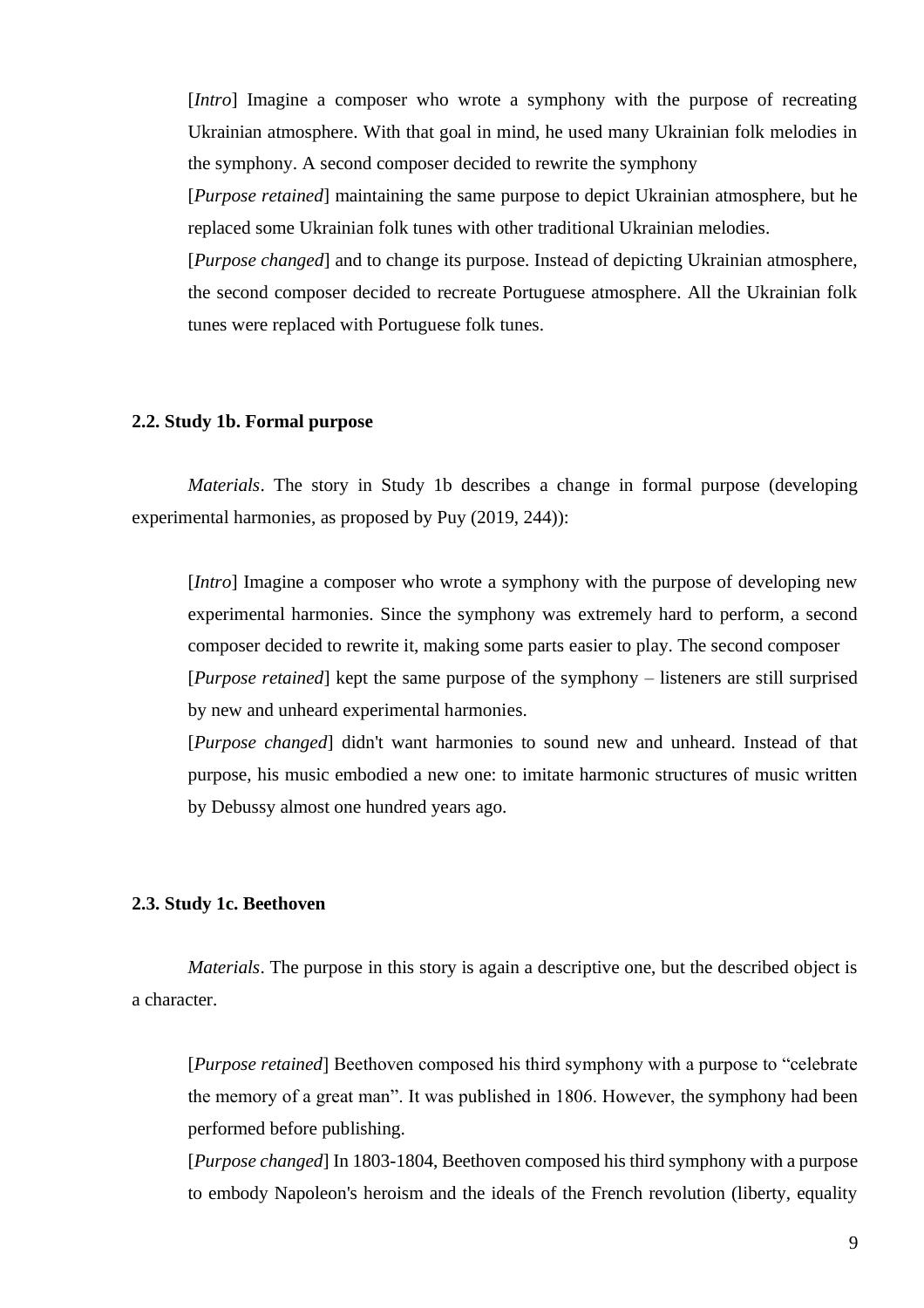and brotherhood). He entitled it "Bonaparte". A year later, after hearing that Napoleon had declared himself Emperor of France, Beethoven tore up the title page, eliminated the title "Bonaparte" and gave the piece a new title, "Heroic Symphony". The purpose of the symphony was no longer to celebrate Napoleon or the ideals of the French Revolution, but changed to "celebrate the memory of a great man" without mentioning any specific person.

#### **2.4. Study 1d. Funeral march**

*Materials*. In this case, the purpose is to realize a musical genre.

[*Intro*] Imagine a composer who wrote a musical work. It was a funeral march, written with the purpose to honor the composer's father after his death. The piece was performed only once and later it was lost and forgotten. Fifty years later, another composer found the lost

[*Purpose retained*] score and tried to identify what was the original purpose of the work. He correctly identified and widely announced that it was a funeral march written with the purpose to honor the first composer's father after his death. The second composer released the score again.

[*Purpose changed*] score. He didn't know the original purpose of the musical work, but it sounded very melancholic and the second composer decided and widely announced that the purpose of the work must be to depict the melancholic winter landscape. The second composer released the score again.

### **2.5. Study 1e. Winter landscape and space exploration**

*Materials*. In this study, the stories contain a change in the descriptive purpose with a controlled amount of changes to the score.

[*Intro*] Imagine a composer who wrote a musical work. It was written with the purpose to depict a melancholic winter landscape. Both the composer and the critics agree that the work does a good job in doing exactly this – depicting a melancholic winter landscape. Ten years later, the composer decides to try some modifications to this material in order to see whether this would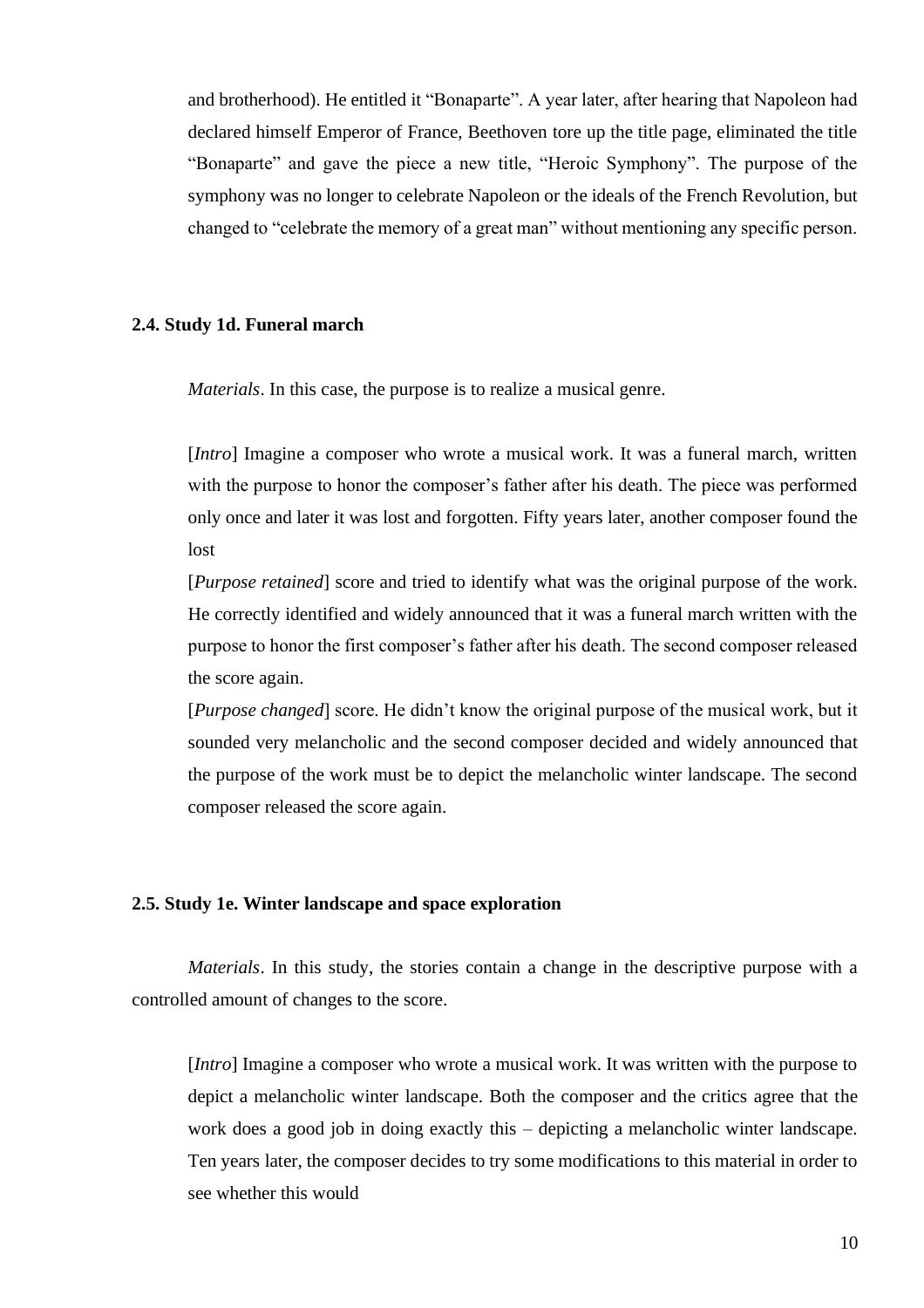[*Purpose retained*] still allow to achieve the original purpose - to depict a melancholic winter. He ends up changing approximately one tenth of the score. Looking at the results, both the composer and the critics agree that the resulting work still does a good job in depicting a melancholic winter landscape.

[*Purpose changed*] allow to achieve a different purpose - to depict a scene of space exploration. He ends up changing approximately one tenth of the score. Looking at the results, both the composer and the critics agree that the resulting work no longer does a good job in depicting a melancholic winter landscape, but that now it does a good job in depicting a scene of space exploration.

### **2.6. Study 1f. Piano trio "Death"**

*Materials.* In this study, we aimed to capture a minimal change in purpose, so we created a pair of vignettes about a musical work telling about the same process – death – and differing only in the character who undergoes that process.

[*Intro*] There was a composer who created a piano trio (musical work written to be performed on a piano, violin and cello) called "Death". The piano trio "Death" was written with the purpose of telling the story of a character created by the Greek philosopher Hegesias. It was the story of a man who resolved to starve himself to death. The composer believes that the work perfectly fulfils this purpose and that when listeners hear "Death" they really experience the story of the man who starved himself to death. Thirty years later, the composer

[*Purpose retained*] considers whether he should modify the work. However, he still thinks that the work perfectly fulfils its purpose of telling the story of the man who starved himself to death. Thus, the composer doesn't change the score.

[*Purpose changed*] decides that the purpose of the work is not really to tell the story of the man who starved himself to death. Instead, he decides and announces that the real purpose of the piano trio "Death" is to tell the story of Giordano Bruno who was burned to death. However, the composer doesn't change the score.

*Results.* For purposes of statistical analysis, the data on individuation in studies 1a-f were treated as ordinal data and "I don't know/I can't tell" was treated as the middle-point of this scale. Mann-Whitney U tests were conducted for pairwise comparisons. Rank biserial correlations are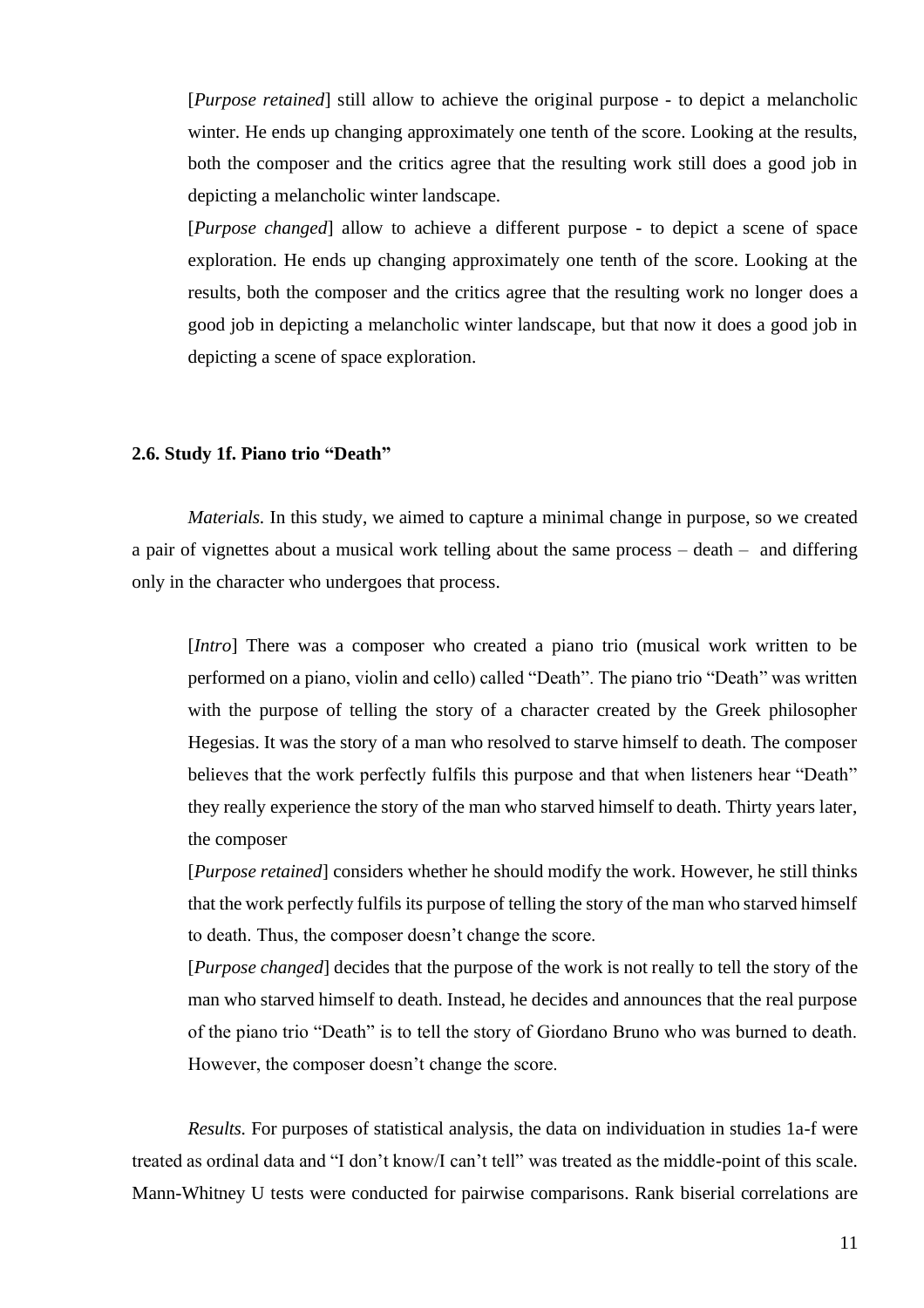reported as effect size measures. Distribution of responses and results of statistical tests are presented in Table 2. Results are presented in Figure 1.

|                |                                                                      | Definitely<br>the same<br>musical<br>work | Probably<br>the same<br>musical<br>work | I don't<br>know/I<br>can't tell | Probably<br>two<br>distinct<br>works | Definitely<br>two<br>distinct<br>works | Difference<br>from<br>midpoint |  |  |  |  |
|----------------|----------------------------------------------------------------------|-------------------------------------------|-----------------------------------------|---------------------------------|--------------------------------------|----------------------------------------|--------------------------------|--|--|--|--|
| Study          | Retained                                                             | 3.9%                                      | 7.9%                                    | 13.2%                           | 50.0%                                | 25.0%                                  | p<.001                         |  |  |  |  |
| 1a             | Changed                                                              | 1.4%                                      | 4.1%                                    | 5.5%                            | 43.8%                                | 45.2%                                  | p<.001                         |  |  |  |  |
|                | U=2062, $p=0.003$ , $r_{rb}=0.26$ ; as hypothesized                  |                                           |                                         |                                 |                                      |                                        |                                |  |  |  |  |
| Study          | Retained                                                             | 7.5%                                      | 31.3%                                   | 4.5%                            | 43.3%                                | 13.4%                                  | $p = 123$                      |  |  |  |  |
| 1 <sub>b</sub> | Changed                                                              | 0%                                        | 22.4%                                   | 9.0%                            | 47.8%                                | 20.9%                                  | p<.001                         |  |  |  |  |
|                | U=1825, $p=.047$ , $r_{rb}=.19$ ; as hypothesized                    |                                           |                                         |                                 |                                      |                                        |                                |  |  |  |  |
| Study<br>1c    | Retained                                                             | 23.6%                                     | 43.4%                                   | 13.2%                           | 17.9%                                | 1.9%                                   | p<.001                         |  |  |  |  |
|                | Changed                                                              | 46.2%                                     | 35.0%                                   | 8.5%                            | 8.5%                                 | 1.7%                                   | p<.001                         |  |  |  |  |
|                | U=4578, $p<.001$ , $r_{rb}=-.26$ ; contrary to the hypothesis        |                                           |                                         |                                 |                                      |                                        |                                |  |  |  |  |
| Study          | Retained                                                             | 24.0%                                     | 39.4%                                   | 9.6%                            | 19.2%                                | 7.7%                                   | p<.001                         |  |  |  |  |
| 1 <sub>d</sub> | Changed                                                              | 29.3%                                     | 31.0%                                   | 8.6%                            | 23.3%                                | 7.8%                                   | p<.001                         |  |  |  |  |
|                | U=5995, $p=0.936$ , $r_{rb}=0.01$ ; no difference between conditions |                                           |                                         |                                 |                                      |                                        |                                |  |  |  |  |
| Study<br>1e    | Retained                                                             | 11.9%                                     | 31.2%                                   | 3.7%                            | 35.8%                                | 17.4%                                  | $p=.227$                       |  |  |  |  |
|                | Changed                                                              | 6.5%                                      | 14.1%                                   | 7.6%                            | 56.5%                                | 15.2%                                  | p<.001                         |  |  |  |  |
|                | U=4197, $p=0.035$ , $r_b=0.16$ ; as hypothesized                     |                                           |                                         |                                 |                                      |                                        |                                |  |  |  |  |
| Study<br>1f    | Retained                                                             | 68.0%                                     | 24.0%                                   | 4.0%                            | 2.0%                                 | 2.0%                                   | p<.001                         |  |  |  |  |
|                | Changed                                                              | 52.3%                                     | 24.2%                                   | 8.6%                            | 13.3%                                | 1.6%                                   | p<.001                         |  |  |  |  |
|                | U=4161, $p=0.004$ , $r_{rb}=19$ ; as hypothesized                    |                                           |                                         |                                 |                                      |                                        |                                |  |  |  |  |

Table 2. Distribution of responses in studies 1a-f. Median response option is enhanced in bold. "Difference from midpoint" column indicates whether the Wilcoxon signed rank tests indicate that results are statistically significantly different from the midpoint ("I don't know/I can't tell"). For each study, results of Mann-Whitney U test of are presented.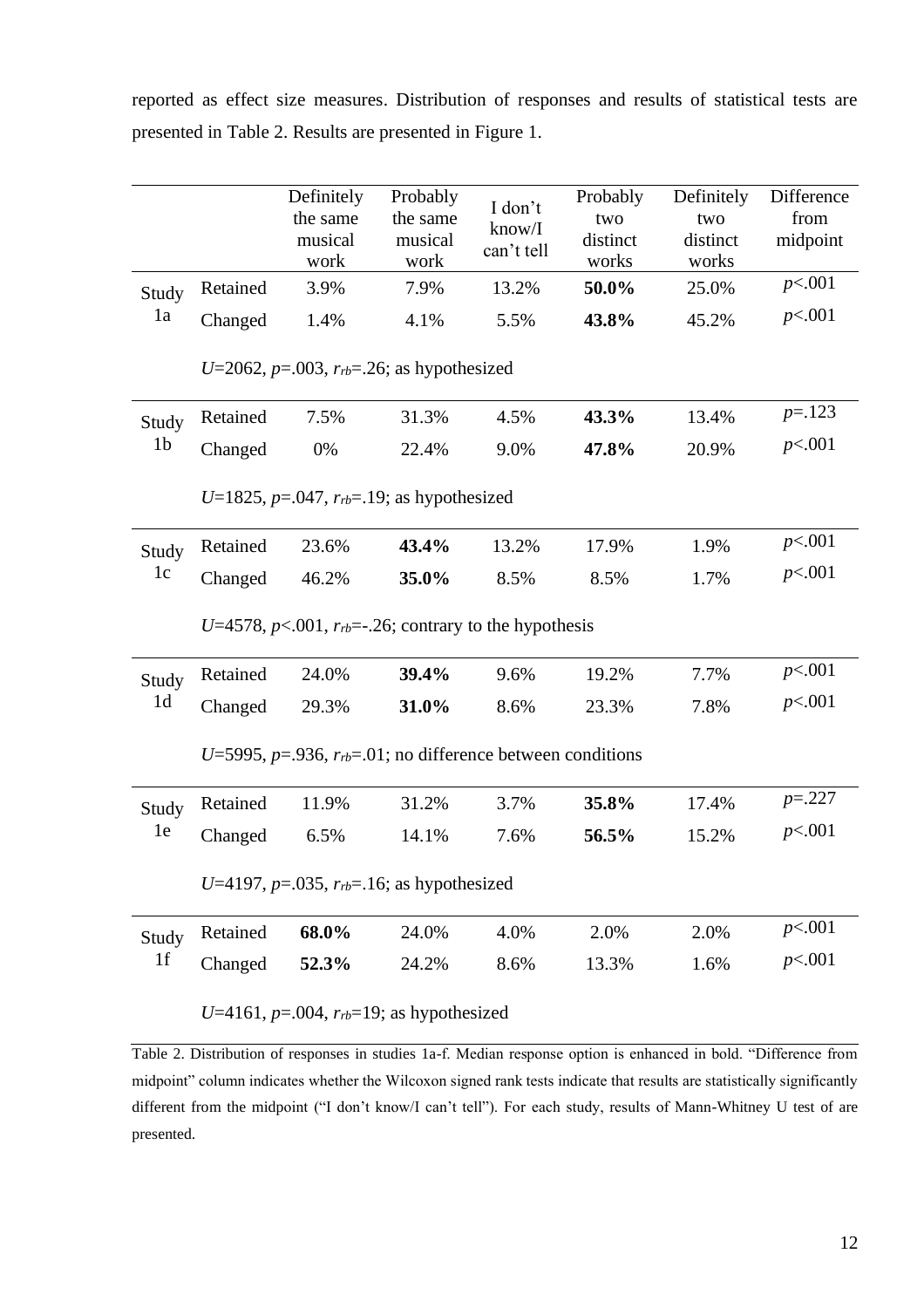

Percent of participants choosing an answer

Figure 1. Percent of participants in studies 1a-f choosing an answer. Divided by condition: purpose retained (+) and purpose changed (-). Significance levels: n.s. p>.05; \* *p*≤.05; \*\* *p*≤.01; \*\*\* *p*≤.001.

As summarized in Table 2, in four out of six studies (1a, 1b, 1e, 1f), purpose had the hypothesized effect: participants were more inclined to think there are two distinct works when the purpose was changed. In all four cases, however, the strength of association was weak, *rrb*=.16- .26. Purpose had no effect in 1d and even had a weak effect (*rrb*=-.26) in the opposite direction in  $1c<sup>3</sup>$ 

While participants' individuation judgments differed a lot across vignettes (from vast majority leaning towards "two distinct works" in 1a to vast majority leaning to "the same work" in 1f), in none of the studies manipulation of purpose led to a change in median response.

In addition to these analyses, we also analyzed the data of all six individual studies in combination using an ordinal logistic regression.<sup>4</sup> A cumulative link model was estimated (using R package "ordinal") to investigate whether the changes in purpose, author, and score predict the judgments about individuation of musical works. Wald tests showed that each of the three predictors was significant while controlling for the effect of the remaining two: Purpose, *b*=.223, *SE*=.109, *z*=2.047, *OR*=1.25, 95% CI [1.01, 1.55], *p*=.041, Author, *b*=.795, *SE*=.114, *z*=6.958, *OR*=2.21, 95% CI [1.77, 2.77], *p*<.001, and Score, *b*=2.059, *SE*=.123, *z*=16.312, *OR*=7.84, 95% CI [6.12, 10.03],  $p<0.01$ . When score is changed, the odds of the individuation rating being closer to the "two works" end of scale is 7.84 times that of when score is preserved, an effect of a large size (Chen, Cohen and Chen 2010). Odds ratio was small for the change in author (2.21) and very small for the change in purpose  $(1.25)$ .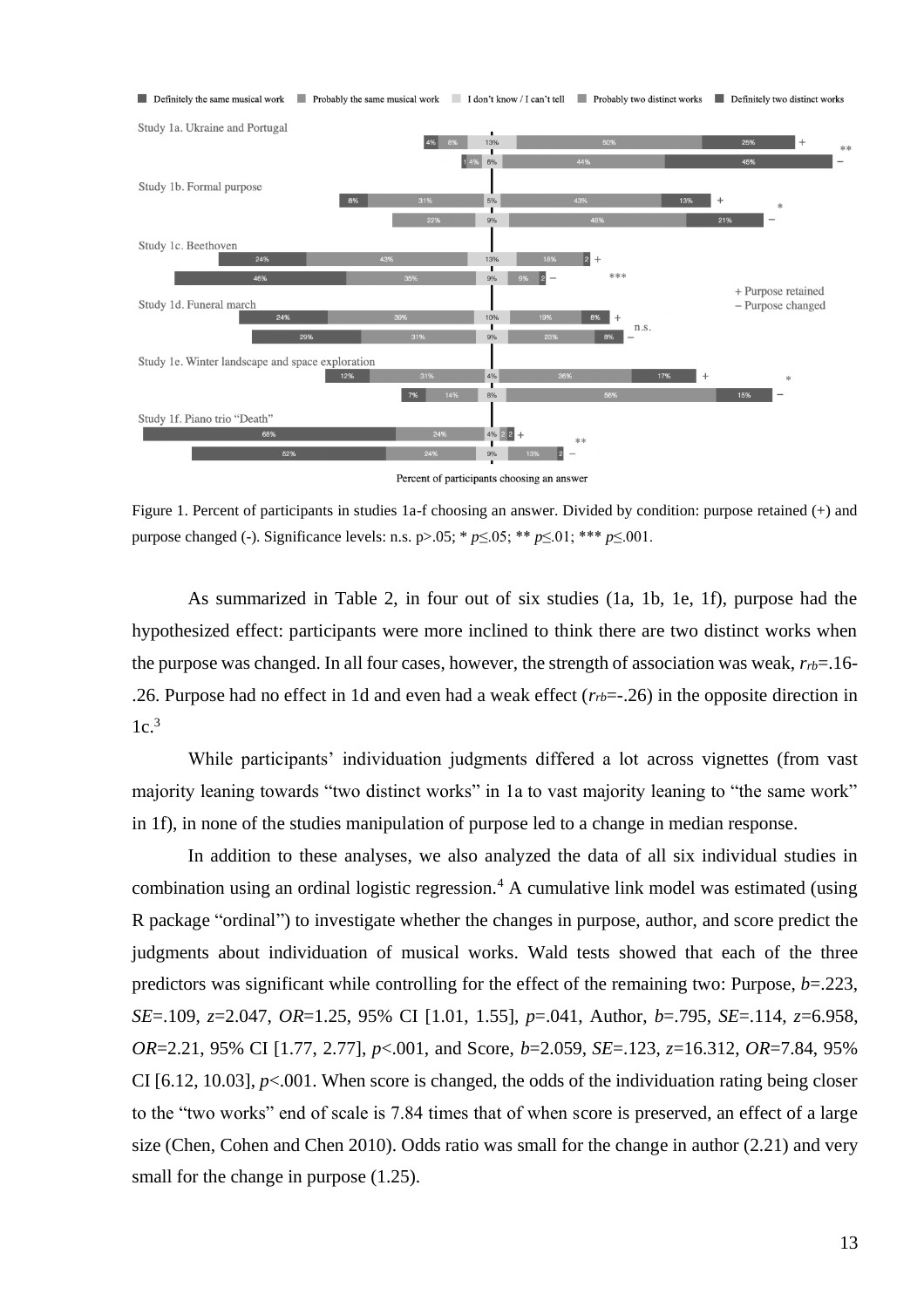*Discussion*. In four out of six cases (1a, 1b, 1e, 1f), purpose had the hypothesized effect: participants were more inclined to think there are two distinct works when the purpose was changed. However, purpose had no effect in 1d and even had an opposite effect in 1c. The reason for purpose having no effect in 1d might be that changes of purpose are not considered to be real changes of musical works if they happen without changes in score. We may speculate that the opposite effect in 1c could have been caused by the historicity of the Beethoven story and it being well known that despite changes, this work is still considered as Beethoven's Third Symphony.

In studies where the score was changed, participants were generally leaning to treat the performances as of two distinct works while in studies that did not contain changes in the score, the participants were treating the two performances as performances of one work. These results draw our attention to the importance of the score (and, consequently, acoustical properties) in the individuation of musical works. Furthemore, collapsing across all six studies reported in this part, ordinal logistic regression model suggests that the change in score has a large effect on individuation judgments while the effect of author and purpose is, while detectable, much less notable.

### **3. Study 2**

Study 1 was performed as an online study with English-speaking participants. In Study 2, we aim to explore the effect of teleology in a different population: Lithuanian-speakers. In this study, we also included professional musicians, to study whether there is any impact of musical education on intuitions about individuation.

*Participants*. 341 Lithuanian-speaking participants were recruited at Vilnius University (*n*=255) and Lithuanian National Opera and Ballet Theatre (*n*=86). 61% identified as females, 38% identified as males, 1% identified as non-binary. *Mage*=25.2; age SD=11.1; age range 18-62. 49% of participants indicated that they did not have musical education, 11% indicated that they have less than 7 years of musical education, 39% indicated that they have 7 or more years of musical education, 1% did not provide their response concerning musical education.

*Methods and materials*. Participants were divided into two groups. One group received three vignettes (those from studies 1a, 1 c, and 1e) with purpose retained, another – the same three vignettes with purpose changed. Vignettes were presented in two counterbalanced orders: *ace* and *eca*. Participants completed the questionnaire using pen and paper in auditorium.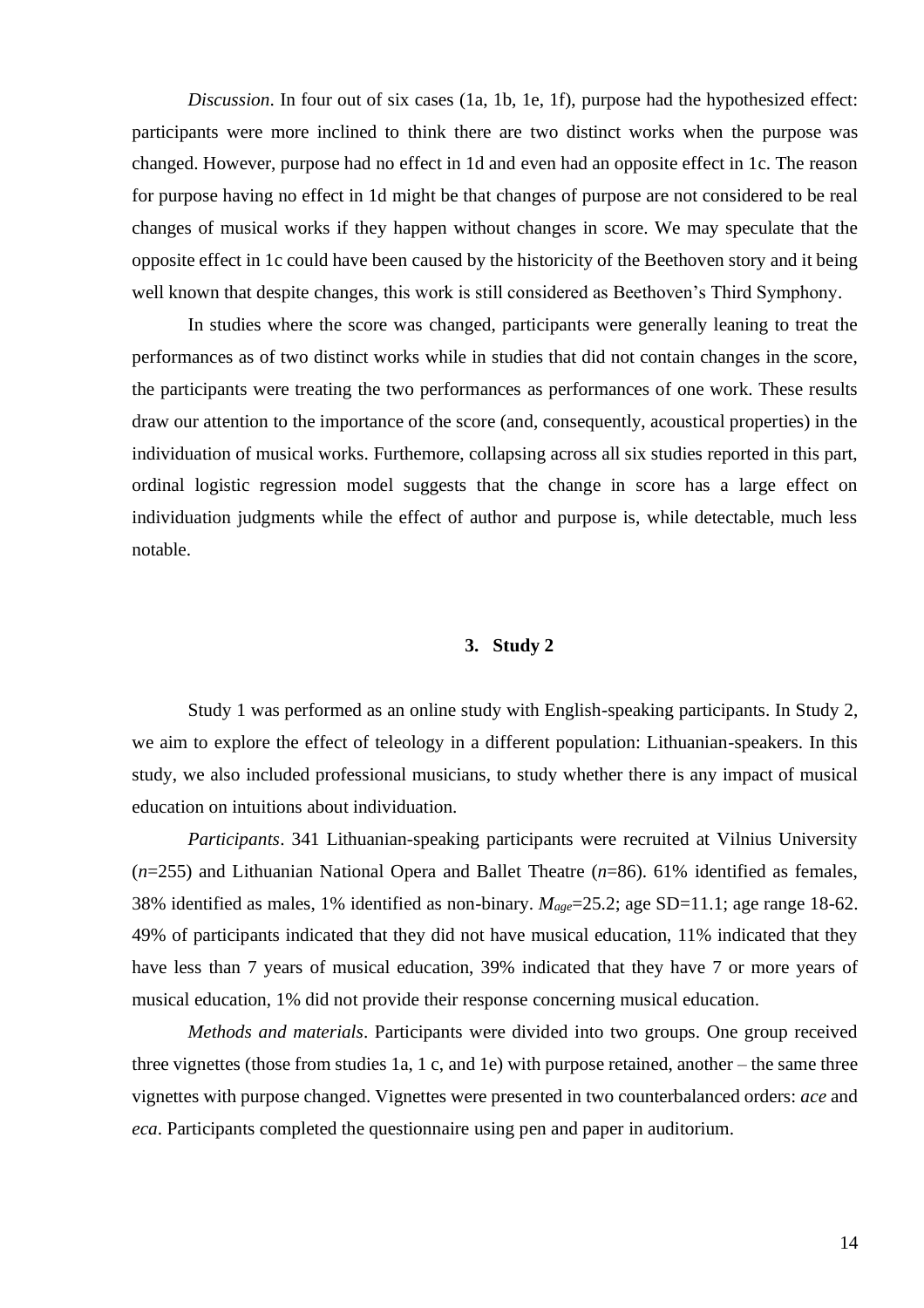*Results*. No order of presentation effects were observed, so the data were collapsed across orders for further analysis. Distribution of responses and results are presented in Table 3 and Figure 2.

|           |                                                                     | Definitely<br>the same<br>musical<br>work | Probably<br>the same<br>musical<br>work | I don't<br>know/I<br>can't<br>tell | Probably<br>two<br>distinct<br>works | Definitely<br>two<br>distinct<br>works | Difference<br>from<br>midpoint |  |  |
|-----------|---------------------------------------------------------------------|-------------------------------------------|-----------------------------------------|------------------------------------|--------------------------------------|----------------------------------------|--------------------------------|--|--|
|           | Retained                                                            | 3.4%                                      | 10.3%                                   | 1.1%                               | 51.7%                                | 33.3%                                  | p<.001                         |  |  |
| Ukraine   | Changed                                                             | 1.2%                                      | 11.4%                                   | 2.4%                               | 47.9%                                | 37.1%                                  | p<.001                         |  |  |
|           | U=13997, $p=.522$ , $r_{rb}=.04$ ; no difference between conditions |                                           |                                         |                                    |                                      |                                        |                                |  |  |
| Beethoven | Retained                                                            | 42.5%                                     | 35.1%                                   | 2.3%                               | 18.4%                                | 1.7%                                   | p<.001                         |  |  |
|           | Changed                                                             | 32.9%                                     | 42.5%                                   | 3.0%                               | 18.0%                                | 3.6%                                   | p<.001                         |  |  |
|           | U=13234, $p=130$ , $r_{rb}=0.09$ ; no difference between conditions |                                           |                                         |                                    |                                      |                                        |                                |  |  |
| Winter    | Retained                                                            | 4.0%                                      | 24.1%                                   | 5.7%                               | 43.1%                                | 23.0%                                  | p<.001                         |  |  |
|           | Changed                                                             | 2.4%                                      | 11.4%                                   | 3.0%                               | 42.5%                                | 40.7%                                  | p<.001                         |  |  |
|           | U=10919, $p<0.001$ , $r_{rb} = .25$ ; as hypothesized               |                                           |                                         |                                    |                                      |                                        |                                |  |  |

Table 3. Distribution of responses in Study 2. Median response option is enhanced in bold. Difference from midpoint column indicates whether the Wilcoxon signed rank tests indicate that results are statistically significantly different from the midpoint (I don't know/I can't tell). For each vignette, results of Mann-Whitney U test of are presented.





Figure 2. Percent of participants in Study 2 choosing an answer. Divided by condition: purpose retained (+) and purpose changed (-). Significance levels: n.s. p>.05; \* *p*≤.05; \*\* *p*≤.01; \*\*\* *p*≤.001.

As summarized in Table 3, purpose had the hypothesized effect only in "Winter landscape and space exploration": participants were more inclined to think there are two distinct works when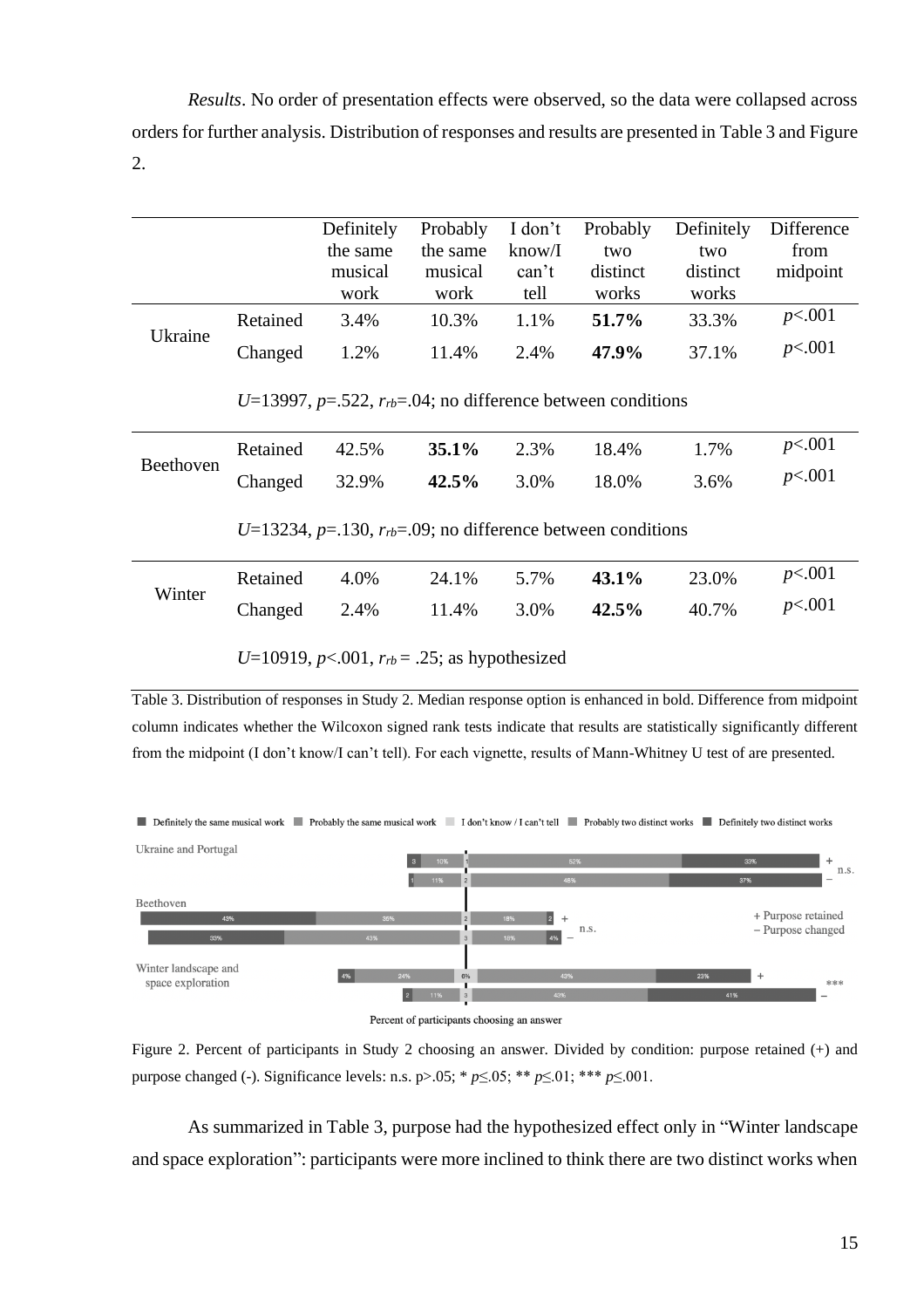purpose was changed. This effect, however, was weak  $(r_{rb} = .25)$  and it did not result in change in median answer. Purpose had no effect in other two vignettes.

No statistically significant differences in individuation judgments for any of the six versions of the vignettes were observed between those who indicated 7 or more years of musical education and those who indicated no musical education. The general pattern of responses (statistically significant difference between conditions in "Winter landscape and space exploration" (musicians:  $p=0.008$ ,  $r_{rb}=0.25$ ; no musical education:  $p=0.002$ ,  $r_{rb}=0.26$ ), no difference in other two vignettes) holds for both groups taken separately.

We used cumulative link mixed model with participants as a random factor to investigate whether changes in purpose, author, and score predict judgments about individuation of musical works. Wald tests suggest that each of the three predictors was significant while controlling for the effect of the remaining two: Purpose, *b*=.467, *SE*=.135, *z*=3.571, *OR*=1.60, 95% CI [1.24, 2.07], *p*<.001, Author, *b*=.350, *SE*=.146, *z*=2.406, *OR*=1.42, 95% CI [1.07, 1.89], *p*=.016, and Score, *b*=2.793, *SE*=.177, *z*=15.813, *OR*=16.32, 95% CI [11.55, 23.07], *p*<.001. When score is changed, the odds of the individuation rating being closer to the "two works" end of scale is 16.32 times that of when score is preserved, an effect of a large size. Odd ratios were very small for both change in purpose (1.60) and author (1.42).

*Discussion.* The purpose had hypothesized effect in only one out of three cases. This suggests that the effect of purpose is not strong or reliable. Once again, collapsing across the three pairs of vignettes reported in this part, the change in score had a large effect on individuation judgments while the effects of, respectively, author and purpose, while present, were much less notable.

#### **Study 3**

In this study, we attempt to look at three factors that potentially influence judgments of individuation in a systematic manner: change in purpose, score, and composer. Our intention is to provide more context for evaluation of strength of impact of teleology on individuation.

*Participants.* 139 Lithuanian-speaking participants were recruited at Vilnius University (n=68) and Lithuanian Academy of Music and Theatre (*n*=71). 57% identified as females, 42% identified as males, 1% identified as non-binary.  $M_{\text{age}} = 20.4$ ; age SD=1.40; age range 18-27. 35% of participants indicated that they did not have musical education, 17% indicated that they have less than 7 years of musical education, 48% indicated that they have 7 or more years of musical education. 1 participant did not provide demographic information.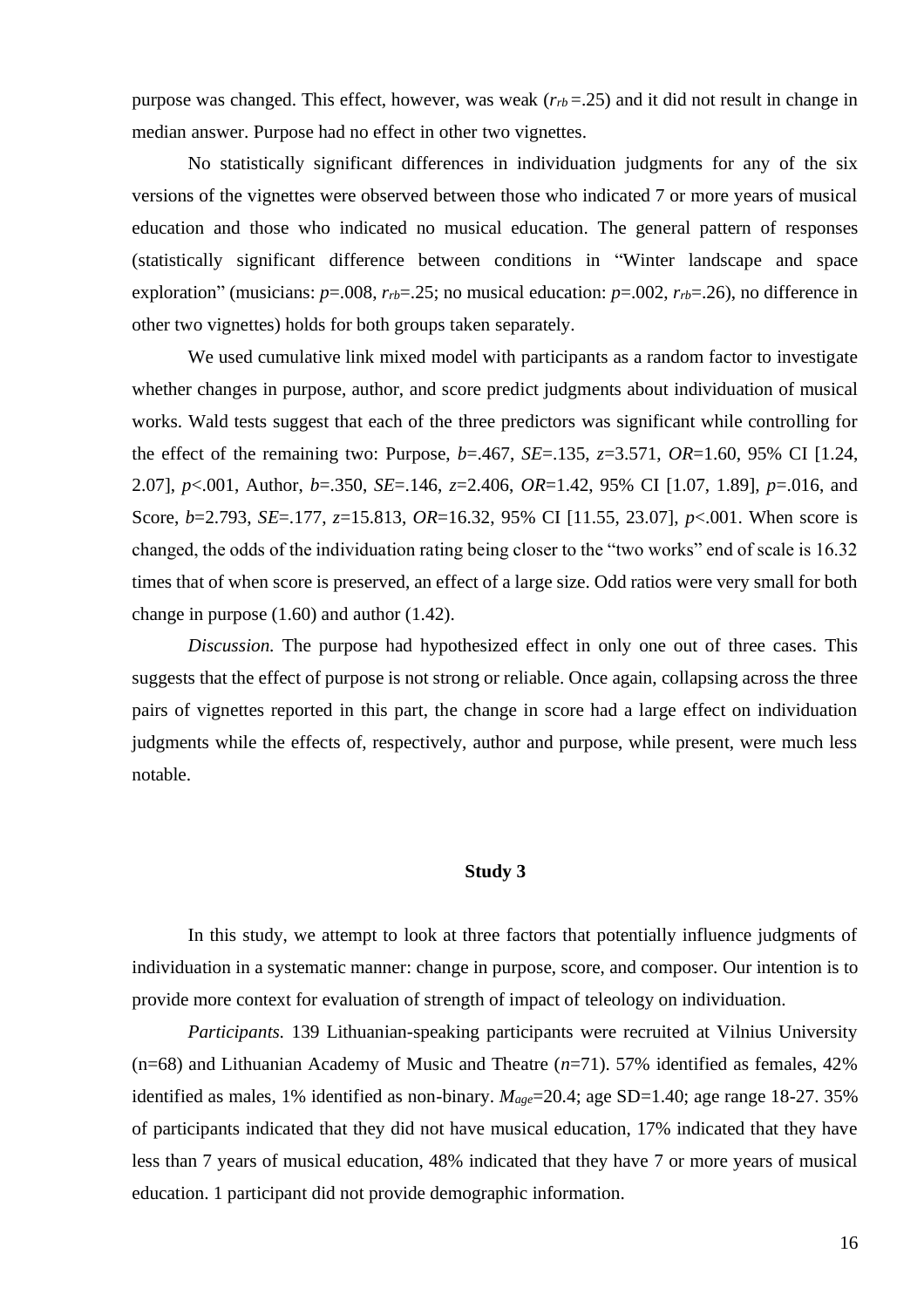*Methods and materials*. Each participant received six vignettes in Lithuanian language. All six vignettes were versions of "Winter landscape and space exploration" (1e) and they were identical except the changes to the three variables: (a) purpose either changed or retained; (b) score either changed or retained; (c) change made by either the same or a different composer. This would result in 8 possible combinations, but we dropped two (in which both purpose and score is retained), because it does not make sense to ask about potential change of work's identity when no changes were introduced. Participants completed the questionnaire using pen and paper in auditorium.

Here is one example of the vignette used in this study (same composer, changes to purpose and score):

Imagine a composer who wrote a musical work. It was written with the purpose to depict a melancholic winter landscape. Both the composer and the critics agree that the work does a good job in doing exactly this – depicting a melancholic winter landscape. Ten years later, the composer decides to try some modifications to this material in order to see whether this would allow to achieve a different purpose – to depict a scene of space exploration. He ends up changing approximately one tenth of the score. Looking at the results, both the composer and the critics agree that the resulting work no longer does a good job in depicting a melancholic winter landscape but that now it does a good job in depicting a scene of space exploration.

*Results*. Distribution of responses is provided in Table 4.

| Vignette | Purpose          | Score            | Author           | Definitely<br>the same<br>musical<br>work | Probably<br>the same<br>musical<br>work | I don't<br>know/I<br>can't tell | Probably<br>two<br>distinct<br>works | Definitely<br>two distinct<br>works | Difference<br>from<br>midpoint |
|----------|------------------|------------------|------------------|-------------------------------------------|-----------------------------------------|---------------------------------|--------------------------------------|-------------------------------------|--------------------------------|
|          | Same             | Different        | <b>Different</b> | 4.3%                                      | 30.9%                                   | 6.5%                            | 35.3%                                | 23.0%                               | p<.001                         |
| 2        | Different        | <b>Different</b> | <b>Different</b> | 3.6%                                      | 10.1%                                   | 5.8%                            | 34.5%                                | 46.0%                               | p<.001                         |
| 3        | Same             | <b>Different</b> | Same             | 12.2%                                     | 40.3%                                   | 7.9%                            | 28.1%                                | 11.5%                               | $p = 244$                      |
| 4        | <b>Different</b> | <b>Different</b> | Same             | 5.8%                                      | 13.7%                                   | 7.2%                            | 45.3%                                | 28.1%                               | p<.001                         |
|          | Same             | Same             | Different        |                                           | $\overline{\phantom{0}}$                | $\overline{\phantom{0}}$        |                                      | -                                   | $\overline{\phantom{a}}$       |
| 5        | <b>Different</b> | Same             | <b>Different</b> | 43.9%                                     | 25.9%                                   | 8.6%                            | 14.4%                                | 7.2%                                | p<.001                         |
|          | Same             | Same             | Same             |                                           | ۰                                       |                                 |                                      | $\overline{\phantom{0}}$            |                                |
| 6        | Different        | Same             | Same             | 46.8%                                     | 25.2%                                   | 8.6%                            | 15.1%                                | 4.3%                                | p<.001                         |

Table 4. Distribution of responses in Study 3. Median response option is enhanced in bold. Difference from midpoint column indicates whether the Wilcoxon signed rank tests indicate that results are statistically significantly different from the midpoint (I don't know/I can't tell).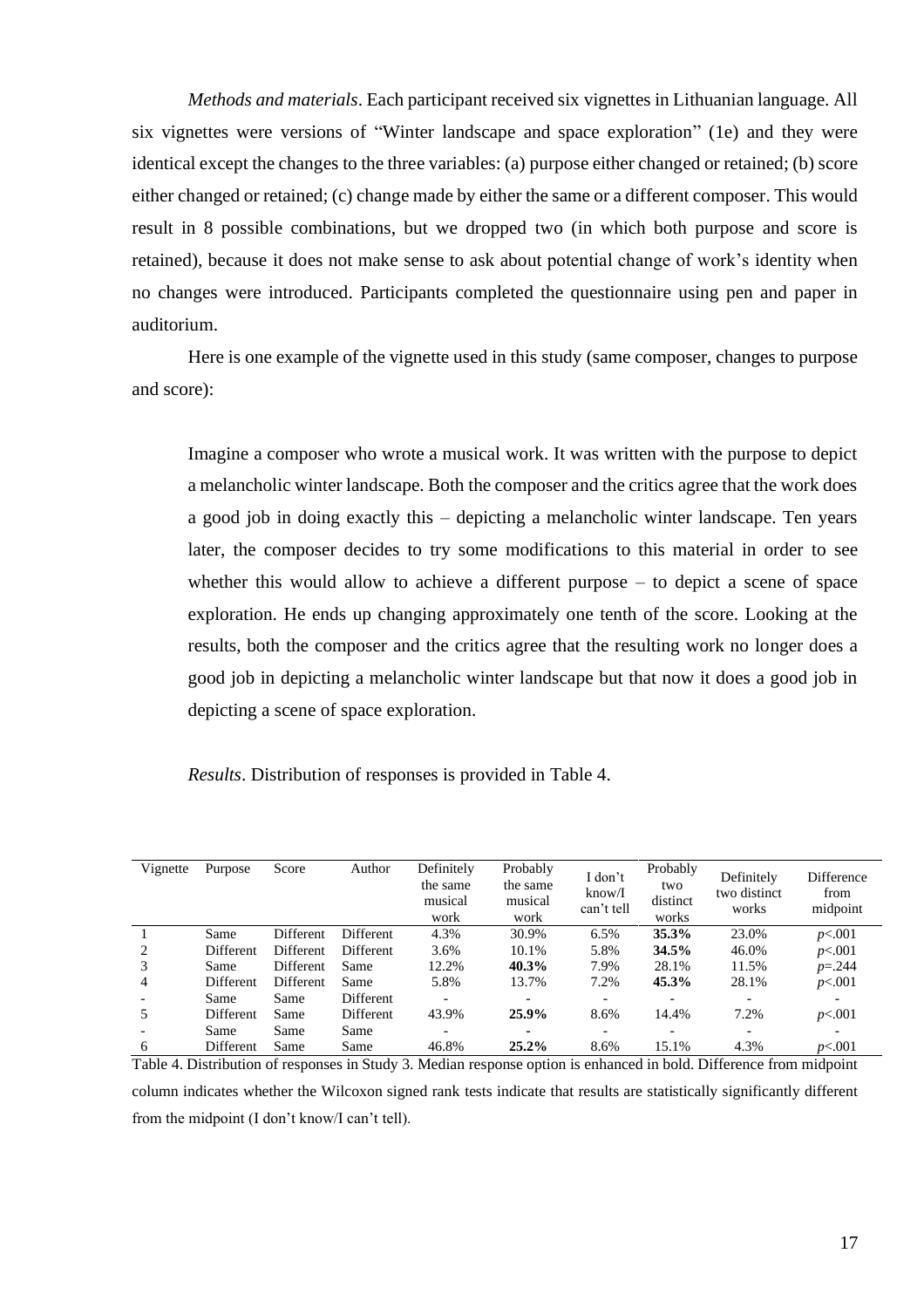| Effect  | Comparison                                 | $Mdn_{same}$ | Mdn <sub>different</sub> | Z, p               | $r_{rb}$ |
|---------|--------------------------------------------|--------------|--------------------------|--------------------|----------|
| Purpose | Different score, different author (1 vs2)  | 4            | $\overline{4}$           | $-5.75, p<.001$    | .31      |
|         | Different score, same author (3vs4)        | 2            | $\overline{4}$           | $-6.37, p<.001$    | .38      |
| Score   | Different purpose, different author (5vs2) | 2            | $\overline{4}$           | $-8.34, p<.001$    | .70      |
|         | Different purpose, same author (6vs4)      | 2            | $\overline{4}$           | $-8.37, p<.001$    | .65      |
| Author  | Same purpose, different score (3vs1)       | 2            | $\overline{4}$           | $-4.55, p<.001$    | .24      |
|         | Different purpose, different score (4vs2)  | 4            | $\overline{4}$           | $-2.79, p = 0.004$ | .19      |
|         | Different purpose, same score (6vs5)       | 2            | 2                        | $-0.72, p = 0.466$ | .04      |

Table 5. Pairwise comparisons for key vignette combinations in Study 3. For each comparison, results of Mann-Whitney U test of are presented.



Figure 3. Percent of participants in Study 3 choosing an answer. Divided by condition: relevant characteristic (purpose, score, author) retained (+) and changed (-). Note that the same condition may appear in different comparisons. Significance levels: n.s. p>.05; \* *p*≤.05; \*\* *p*≤.01; \*\*\* *p*≤.001.

As in Study 2, cumulative link mixed model with participants as a random factor was used to investigate whether changes in purpose, author, and score predict judgments about individuation of musical works. Wald tests suggest that each of the three predictors was significant while controlling for the effect of the other two: Purpose,  $b=1.300$ ,  $SE=.164$ ,  $z=7.914$ ,  $OR=3.67$ , 95% CI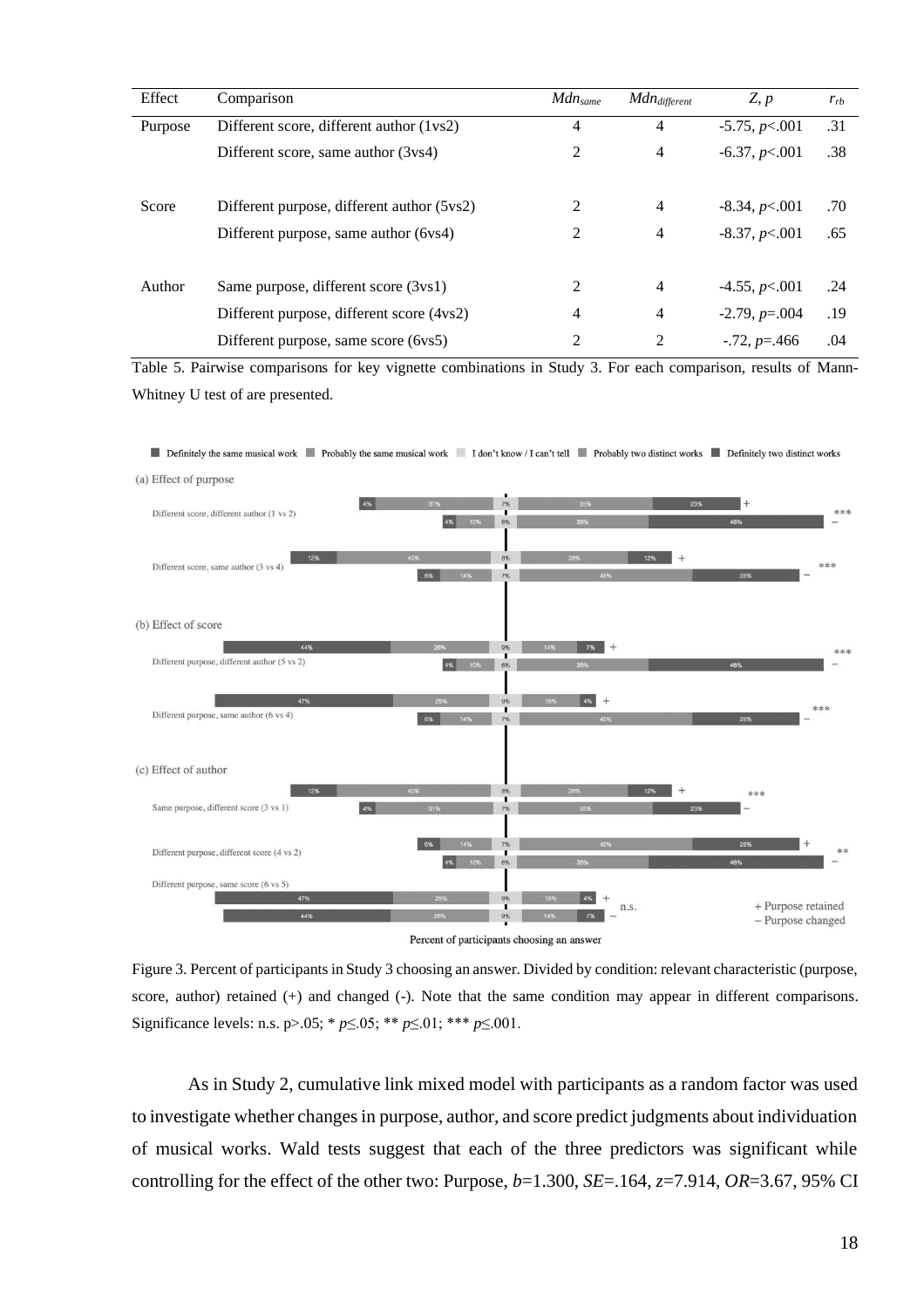[2.66, 5.07], p<.001, Author, *b*=.590, *SE*=.133, *z*=4.434, *OR*=1.80, 95% CI [1.39, 2.34], p<.001, and Score, *b*=3.175, *SE*=.199, *z*=15.974, *OR*=23.93, 95% CI [16.21, 35.33], p<.001. When score is changed, the odds of the individuation rating being closer to the "two works" end of scale is 23.93 times that of when the score is preserved, a large effect. Odd ratio was of medium size for the change in purpose (3.67) and small for the change in author (1.80).

In order to further explore the impact of our manipulations of characteristics (purpose, score, author) on judgments of individuation, we conducted a series of pairwise comparisons, looking into pairs of vignettes that differ in only one parameter. See Table 5 for the summary results. In order to get a strength of association measure comparable to Studies 1 and 2, we calculated rank biserial correlations between individuation judgments and condition (i.e., whether the relevant parameter was retained or changed).

*Purpose.* Two pairwise comparisons address the issue whether the changing vs retaining purpose will have an influence on individuation (Figure 3a). In both available pairs that differed only in terms of purpose, manipulation of purpose had an effect: participants were more leaning to judge that the story describes one rather than two works when the purpose was retained (both *p*s<.001). Strength of association in both cases was moderate (*rrb*=.31 and .38). In one of these pairs (different score, same author), manipulation of purpose resulted in change in median response. Median response when the purpose was retained was 2 (there was no statistically significant difference from the middle of the scale, *p*=.244, however), while when the purpose was changed, the median response was 4, significantly leaning towards treating the two performances as performances of two distinct works (*p*<.001).

*Score.* In both available pairs that differed only in terms of score (Figure 3b), manipulation of score had an effect: participants were more leaning to judge that the story describes one rather than two works when score was not changed (both *p*s<.001). Association in both cases was strong (*rrb*=.70 and .65). In both pairs, manipulation of score resulted in change in median response. Median response when score was retained was 2, while when the score was changed, the median response was 4. In all cases there was a statistically significant difference from the middle of the scale (all *p*s<.001).

*Author.* Statistically significant effect was observed in two cases out of three (*p*s<.005), such that change by the same author is perceived as more identity-preserving than a change introduced by a different author (Figure 3c). Strength of association in both cases was, however, weak ( $r<sub>rb</sub>=.24$  and .19). In none of the pairs manipulation of author resulted in change of median response.

No statistically significant differences in individuation judgments for five of the six vignettes were observed between those who indicated no musical education and those who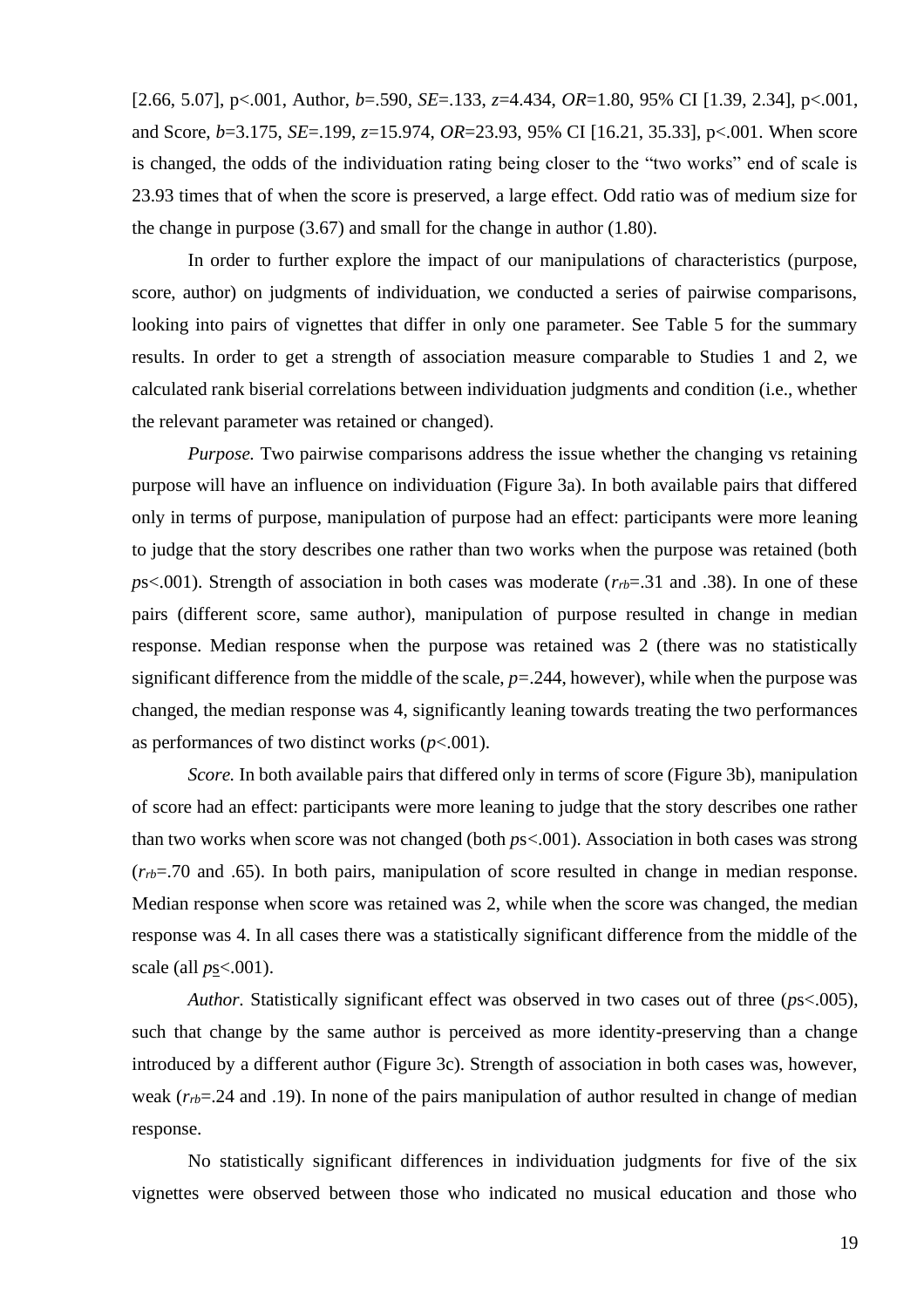indicated 7 or more years of musical education. However, there was a significant difference for one vignette: different author, different purpose, same score. For this vignette, Mann-Whitney U test showed that participants with no musical education were more leaning to judge that the story describes one rather than two works than participants who indicated 7 or more years of musical education (*Mdnnon-musicians*=1, *Mdnmusicians*=2, *n*=112, *U*=1119, *p*=.005, *rrb*=.29). However, both groups treated this vignette as describing two performances of the same musical work (both *p*s<.001).

*Discussion*. In study 3, the effect of purpose was observed, although it did not change the results as much as the changes in score did. The same pattern of responses was observed as in the previous two studies: the change in score had a large effect on individuation judgments while the effects of, respectively, author and purpose, while present, were much less notable.

#### **4. Conclusion**

We conducted three studies to examine the role of teleological thinking in judgments on the persistence of musical works. Overall, the results support weak teleological hypothesis. However, the effect of teleology is relatively small and was observed only in some scenarios. A strong version of the teleological view, or Puy's hypothesis, which claims that different versions must keep the overall point or purpose of the work to be considered as versions of the same musical work, is not supported by our results.

Puy discusses the distinction between "different versions of the same work" and "different works". We did not explicitly ask participants about versions and presented a more general distinction of "the same work" and "two distinct works". Although it is hard to say whether results would have been different if participants were explicitly asked about versions, our results are nonetheless directly relevant to Puy's hypothesis, as it predicts that continuity of the purpose is necessary for work's identity. Our results contradict Puy's hypothesis. However, they support a weak version of teleological view, which claims that study participants will be more inclined to believe that there is one and the same musical work if the purpose is retained.

In addition, it seems that changes of purpose are admitted as changes to identity only if they happen together with changes in the score. In all three studies, the same pattern of responses was observed: the change in score had a large effect on individuation judgments while the effects of, respectively, author and purpose, while present, were much less notable. Talking about the effect of purpose in particular, a weak to moderate effect of purpose was found in 4 cases out of 6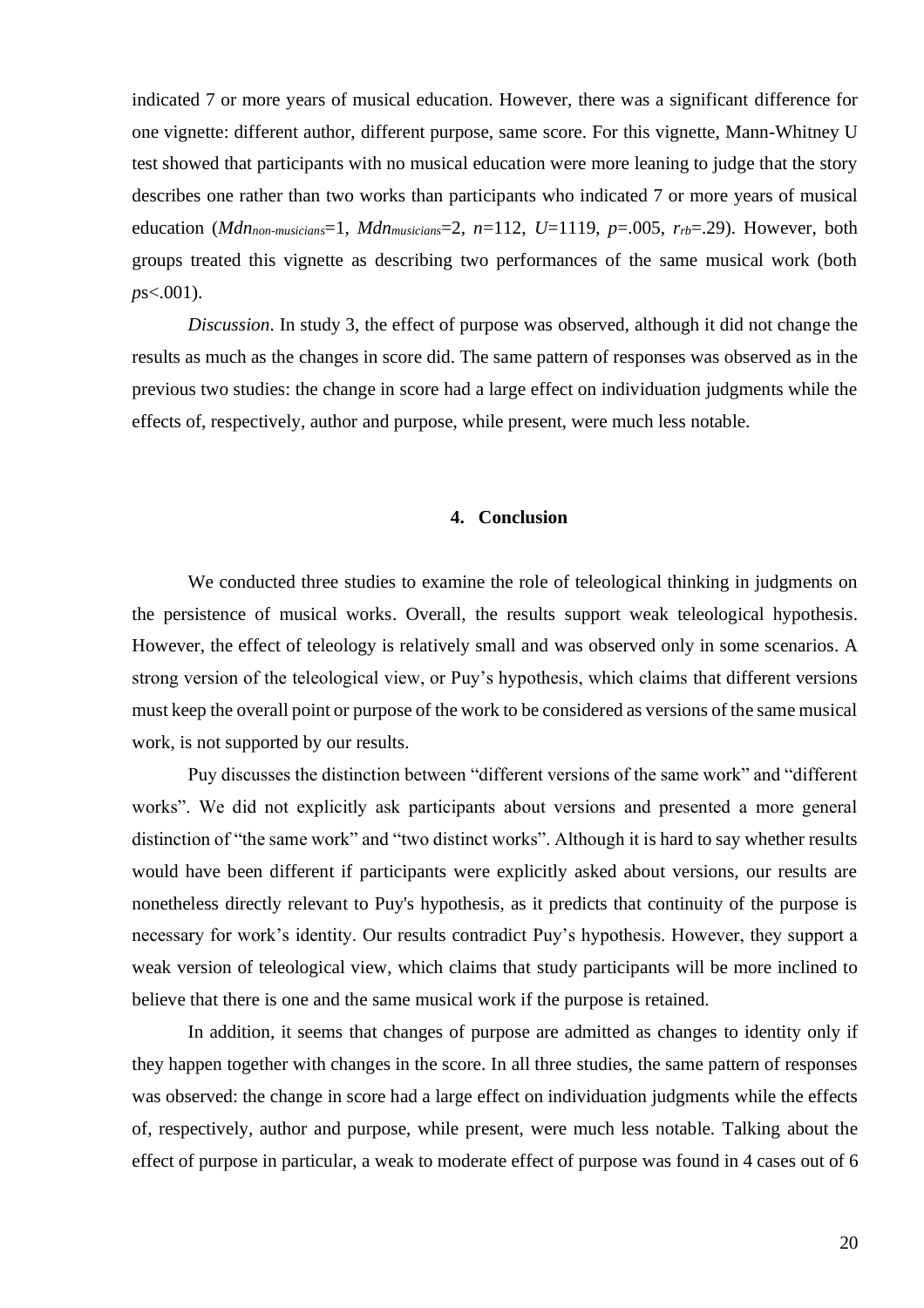in Study 1, in 1 case out of 3 in Study 2, and in 2 cases of of 2 in Study 3. No notable differences were found between ratings of musicians and non-musicians.

While our main goal was to examine the significance of purpose for judgments of persistence of musical works, there are additional interesting findings on the effects of score and composer. First, the results show consistent support for the effect of score on the persistence of musical works. The effect of score is considerably larger than of the other two factors and supports a strong version of sonicist hypothesis. The importance of score in judgments on the identity of musical works echoes the results of earlier studies on individuation (Mikalonytė and Dranseika 2020) and gives some support to intuitiveness of sonicism (Dodd 2007) in the discussion on the individuation of musical works. Moreover, intuition that changes in score result in a distinct work gives some support to Dodd's (2007) view that musical works are temporally inflexible.

If we interpret the results in the light of disagreement between Puy's and Dodd's positions on works' identity, our results seem to be considerably more compatible with the latter. One limitation of the present study, however, is the use of vignettes instead of acoustic stimuli. Because of the lack of acoustic information, the significance of perceptual factors might have been underestimated, while the significance of conceptual (and teleological) factors might have been overestimated. Although the relative importance of perceptual and conceptual factors cannot be reliably compared, having in mind earlier empirical studies on perceptual and conceptual properties of visual artworks, our initial findings suggest that perceptible properties of music may be more important in individuation process than in the case of visual art. In the case of aural artworks, aesthetic empiricism (Levinson 2017, 20) might possibly turn out to be a sounder theory than aesthetic contextualism (Dodd 2007, 6). We hope that future research will investigate these potential differences more extensively.

Finally, the effect of composer appears to be very weak. Our results in Study 3 offer some modest support for a weak version of the hypothesis that change by a second composer is more disruptive to work identity than change by the original composer (Friedell 2020). However, our main goal was to see whether changing the purpose has an influence on judgments of persistence, and we gave less attention to the other two variables. Thus, more research is needed to explore these findings further.

The significance of our main results, showing the moderate effect of teleology, will depend on our perspective. Looking from the viewpoint of ontologists of music, they may want to take into consideration that folk intuitions on musical works are somewhat susceptible to teleological tendencies. However, for those working in experimental philosophy of metaphysics or psychology of art, this effect may look smaller than one could have expected.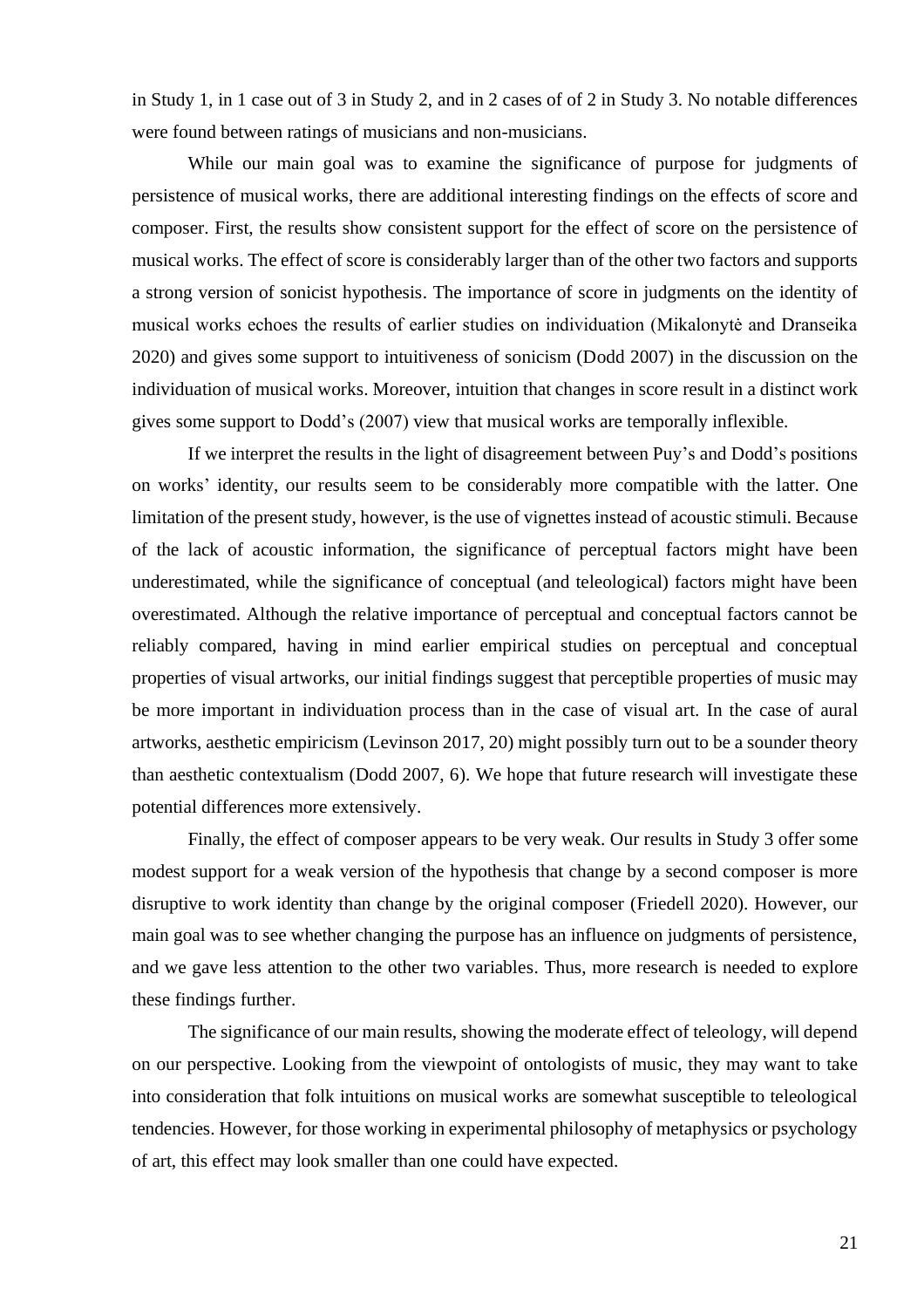In ontology of musical works, our results may lead to two different kinds of implications. Those ontologists who aim to establish a dialogue between ontology of art and general contemporary metaphysics and who seek to find ontological categories common to objects of art and objects from other domains, should take into consideration the teleological element in folk intuitions and seek to eliminate it from the identity conditions of musical works. This position would lead to revision of our folk theory. The authors of this study lean towards this view, although appropriate argumentation for it is beyond the scope of this article. We think that the teleological element of our folk theories should be eliminated – regardless of whether we are talking about artifacts or natural objects.

By contrast, those ontologists who are content with working with categories confined to the field of art, especially those taking the methodological stance of formulating descriptive theories, should incorporate the teleological element into their theories in a similar way as was proposed by Puy. However, they should consider the fact that teleology does not seem to play a very important role in our folk-musicological theory. 5

# **Bibliography**

- 1. Bloom, Paul. 1996. "Intention, History, and Artifact Concepts." *Cognition* 60: 1–29.
- 2. Chen, Henian, Patricia Cohen, and Sophie Chen. 2010. "How big is a big odds ratio? Interpreting the magnitudes of odds ratios in epidemiological studies." *Communications in Statistics—Simulation and Computation* 39(4): 860–864.
- 3. Dink, Jacob Q., and Lance J. Rips. 2017. "Folk Teleology and its Implications." In: Experimental Metaphysics, edited by David Rose, 207–236. London: Bloomsbury.
- 4. DiYanni, Cara, and Deborah Kelemen. 2005. "Time to Get a New Mountain? The Role of Function in Children's Conceptions of Natural Kinds." *Cognition* 97(3): 327–335.
- 5. Dodd, Julian. 2007. *Works of Music: An Essay in Ontology*. Oxford: Oxford University Press.
- 6. Dutton, Denis. 2009. *The Art Instinct: Beauty, Pleasure, & Human Evolution*. New York: Oxford University Press.
- 7. Friedell, David. 2020. "Why Can't I Change Bruckner's Eighth Symphony?" *Philosophical Studies* 177: 805–824.
- 8. Gelman, Susan A. 2013. "Artifacts and Essentialism." *Review of Philosophy and Psychology* 4: 449–463.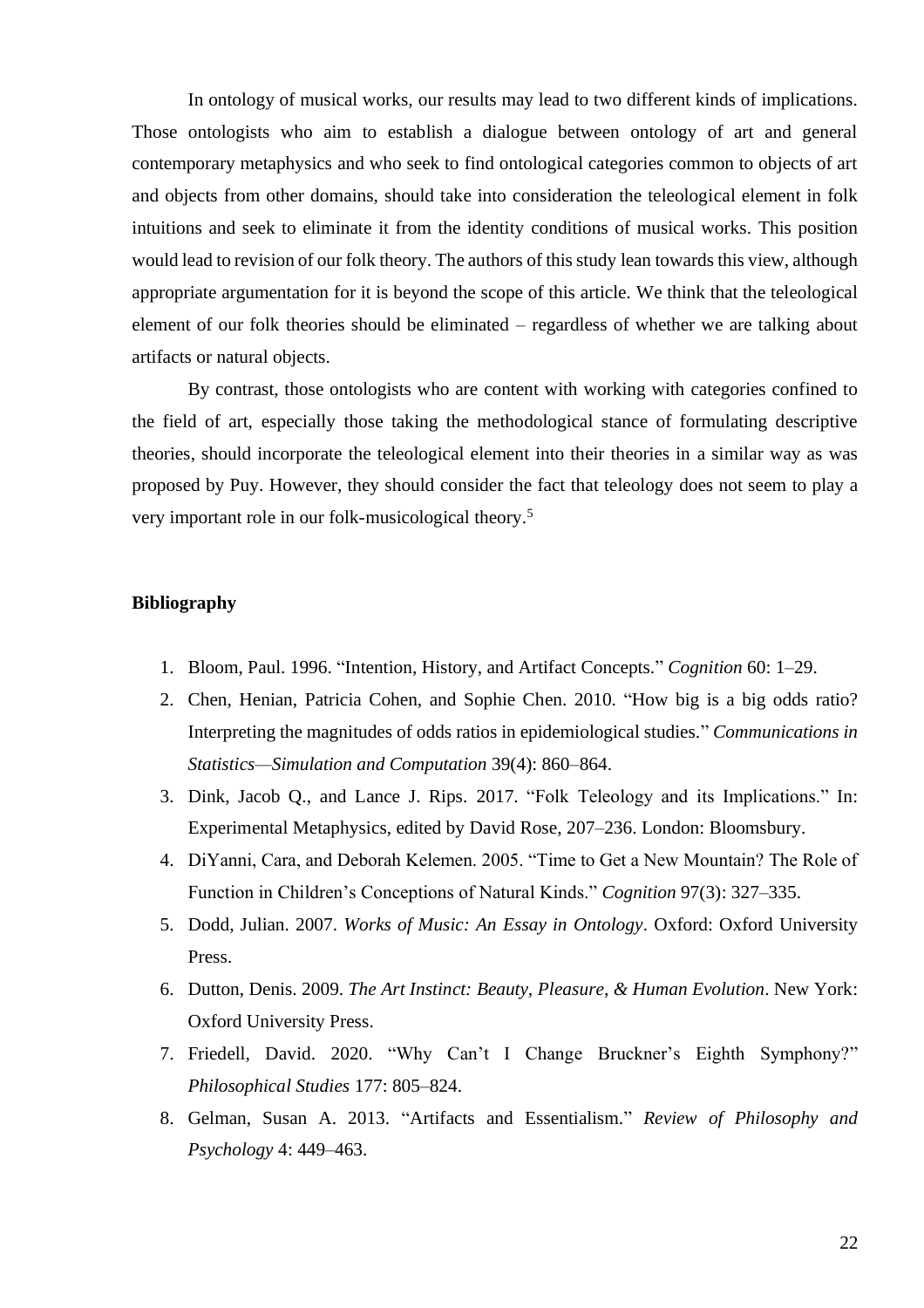- 9. Goodman, Nelson. 1968. *Languages of Art: An Approach to a Theory of Symbols*. Indianapolis and New York: The Bobbs-Merrill Company.
- 10. Hume, D., 2007. *A Treatise of Human Nature: Volume 1*. Edited by: David Fate Norton, Mary J. Norton. Oxford: Clarendon Press.
- 11. Kelemen, Deborah. 1999. "Why Are Rocks Pointy? Children's Preference for Teleological Explanations of the Natural World." *Developmental Psychology* 35(6): 1140–1452.
- 12. Kelemen, Deborah, Joshua Rottman, and Rebecca Seston. 2013. "Professional Physical Scientists Display Tenacious Teleological Tendencies: Purpose-Based Reasoning as a Cognitive Default." *Journal of Experimental Psychology: General* 142(4): 1074–1083.
- 13. Kelemen, Deborah, and Evelyn Rosset. 2009. "The Human Function Compunction: Teleological Explanation in Adults." *Cognition* 111(1): 138–143.
- 14. Levinson, Jerrold. 2017. *Aesthetic Pursuits: Essays in Philosophy of Art.* Oxford: Oxford University Press.
- 15. Mag Uidhir, C. 2013. "Art, Metaphysics, and the Paradox of Standards." In: *Art and Abstract Objects*, edited by Christy M. Uidhir, 1–26. Oxford: Oxford University Press.
- 16. Medin, Douglas L., and Andrew Ortony. 1989. "Psychological Essentialism." In: *Similarity and Analogical Learning*, edited by Styliani Vosniadou and Andrew Ortony, 179-195. New York: Cambridge University Press.
- 17. Mikalonytė, Elzė S., and Vilius Dranseika. 2020. "Intuitions on the Individuation of Musical Works. An Empirical Study." *British Journal of Aesthetics* 60(3): 253–282.
- 18. Newman, George E. 2016. "An Essentialist Account of Authenticity." *Journal of Cognition and Culture* 16: 294–321.
- 19. Newman, George E., Daniel M. Bartels, and Rosanna K. Smith. 2014. "Are Artworks More Like People Than Artifacts? Individual Concepts and Their Extensions." *Topics in Cognitive Science* 6: 647–662.
- 20. Newman, George E., and Paul Bloom. 2012. "Art and Authenticity: The Importance of Originals in Judgments of Value." *Journal of Experimental Philosophy: General* 141(3): 558–569.
- 21. Newman, George E., and Rosanna K. Smith. 2018. "Artworks Are Evaluated as Extensions of Their Creators." In: *Advances in Experimental Philosophy of Aesthetics*, edited by Florian Cova and Sebastien Rehault, 103–120. London and New York: Bloomsbury.
- 22. Puy, Nemesio G. C. 2019. "The Ontology of Musical Versions: Introducing the Hypothesis of Nested Types." *The Journal of Aesthetics and Art Criticism* 77(3): 241–254.